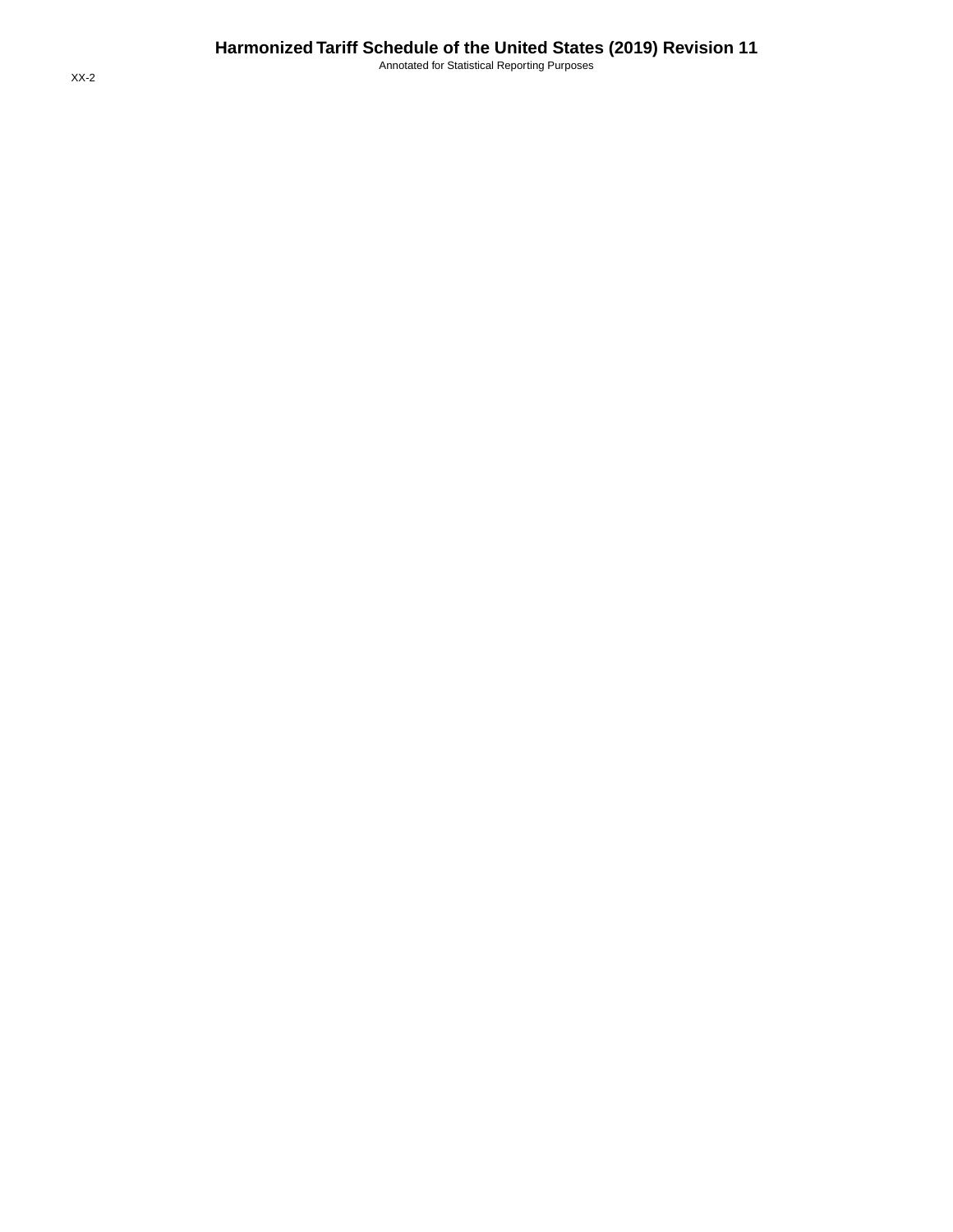Annotated for Statistical Reporting Purposes

#### CHAPTER 94

#### FURNITURE; BEDDING, MATTRESSES, MATTRESS SUPPORTS, CUSHIONS AND SIMILAR STUFFED FURNISHINGS; LAMPS AND LIGHTING FITTINGS, NOT ELSEWHERE SPECIFIED OR INCLUDED; ILLUMINATED SIGNS, ILLUMINATED NAMEPLATES AND THE LIKE; PREFABRICATED BUILDINGS

#### **Notes**

XX 94-1

- 1. This chapter does not cover:
	- (a) Pneumatic or water mattresses, pillows or cushions, of chapter 39, 40 or 63;
	- (b) Mirrors designed for placing on the floor or ground (for example, cheval-glasses (swing-mirrors)) of heading 7009;
	- (c) Articles of chapter 71;
	- (d) Parts of general use as defined in note 2 to section XV, of base metal (section XV), or similar goods of plastics (chapter 39), or safes of heading 8303;
	- (e) Furniture specially designed as parts of refrigerating or freezing equipment of heading 8418; furniture specially designed for sewing machines (heading 8452);
	- (f) Lamps or lighting fittings of chapter 85;
	- (g) Furniture specially designed as parts of apparatus of heading 8518 (heading 8518), of heading 8519 or 8521 (heading 8522) or of headings 8525 to 8528 (heading 8529);
	- (h) Articles of heading 8714;
	- (ij) Dentists' chairs incorporating dental appliances of heading 9018 or dentists' spittoons (heading 9018);
	- (k) Articles of chapter 91 (for example, clocks and clock cases);
	- (l) Toy furniture or toy lamps or lighting fittings (heading 9503), billiard tables or other furniture specially constructed for games (heading 9504), furniture for conjuring tricks or decorations (other than electric garlands) such as Chinese lanterns (heading 9505); or
	- (m) Monopods, bipods, tripods and similar articles (heading 9620).
- 2. The articles (other than parts) referred to in headings 9401 to 9403 are to be classified in those headings only if they are designed for placing on the floor or ground.

The following are, however, to be classified in the above-mentioned headings even if they are designed to be hung, to be fixed to the wall or to stand one on the other:

- (a) Cupboards, bookcases, other shelved furniture (including single shelves presented with supports for fixing them to the wall) and unit furniture;
- (b) Seats and beds.
- 3. (a) In headings 9401 to 9403 references to parts of goods do not include references to sheets or slabs (whether or not cut to shape but not combined with other parts) of glass (including mirrors), marble or other stone or of any other material referred to in chapter 68 or 69.
	- (b) Goods described in heading 9404, entered separately, are not to be classified in heading 9401, 9402 or 9403 as parts of goods.
- 4. For the purposes of heading 9406, the expression "prefabricated buildings" means buildings which are finished in the factory or put up as elements, entered together, to be assembled on site, such as housing or worksite accommodation, offices, schools, shops, sheds, garages or similar buildings.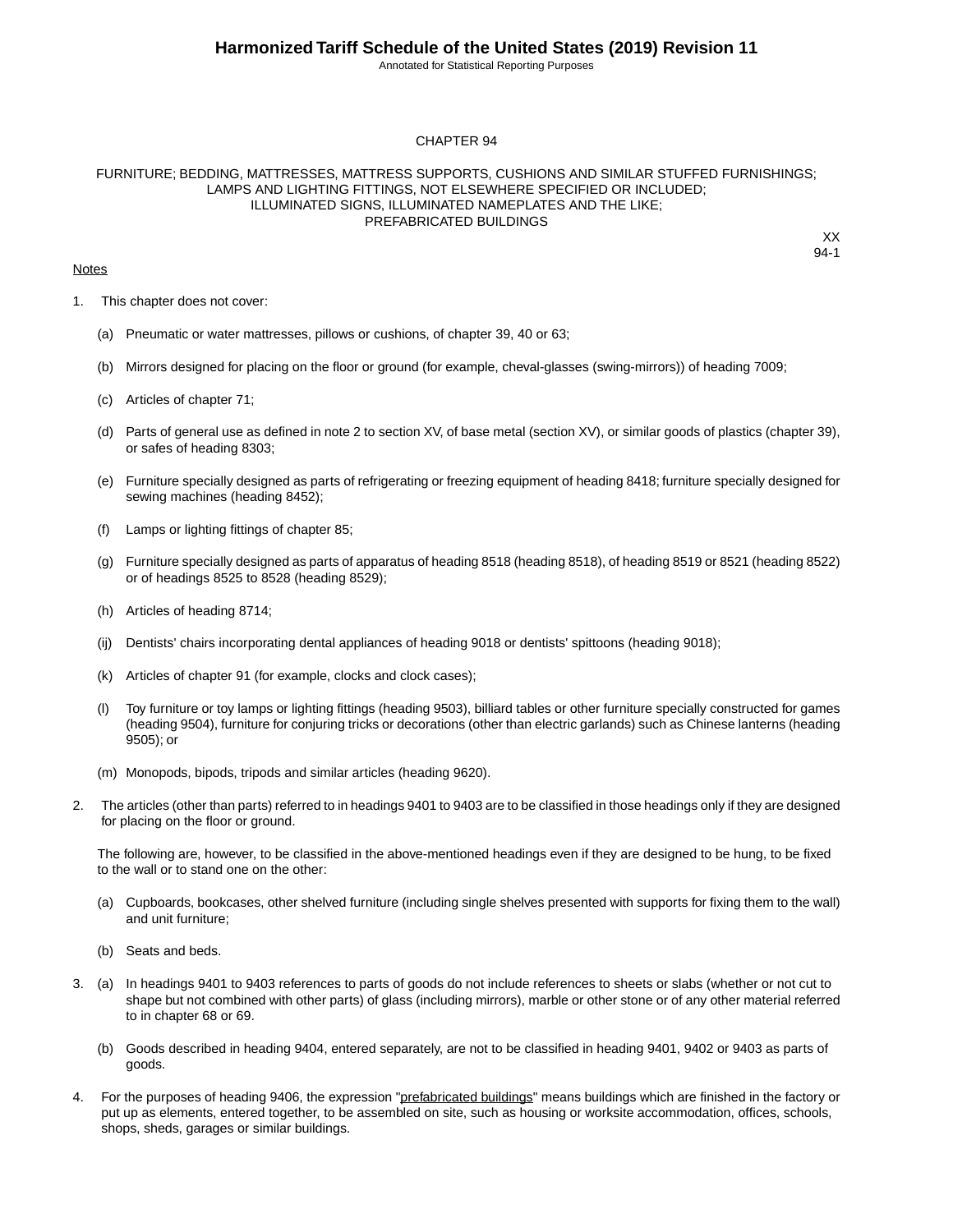Annotated for Statistical Reporting Purposes

Additional U.S. Note XX 94-2

1. For the purposes of subheading 9401.20.00, "seats of a kind used for motor vehicles" does not include child safety seats.

#### **Statistical Notes**

- 1. In heading 9401, stationary activity centers do not have castors or wheels.
- 2. For the purposes of statistical reporting number 9403.20.0075, the term "boltless or press-fit steel shelving units prepackaged for sale" refers to steel shelving in which the steel vertical and horizontal supports lock together to form the frame for the shelving unit and are assembled primarily without the use of nuts and bolts or screws. Boltless steel shelving includes rivet shelving, welded frame shelving, slot and tab shelving, and punched rivet (quasi-rivet) shelving but does not include wall-mounted shelving or wire shelving units in which a wire deck and wire horizontal supports are integrated into a single piece.
- 3. For the purposes of statistical reporting number 9403.20.0078, "metal exchange lockers" are lockers with individual locking doors mounted on one master locking door to access multiple units used by commercial businesses, hospitals, police departments, condominiums, apartments, hotels, automobile dealerships, etc.
- 4. For purposes of heading 9406 the unit of quantity,  $m^2$ , refers to the floor area of the building when assembled.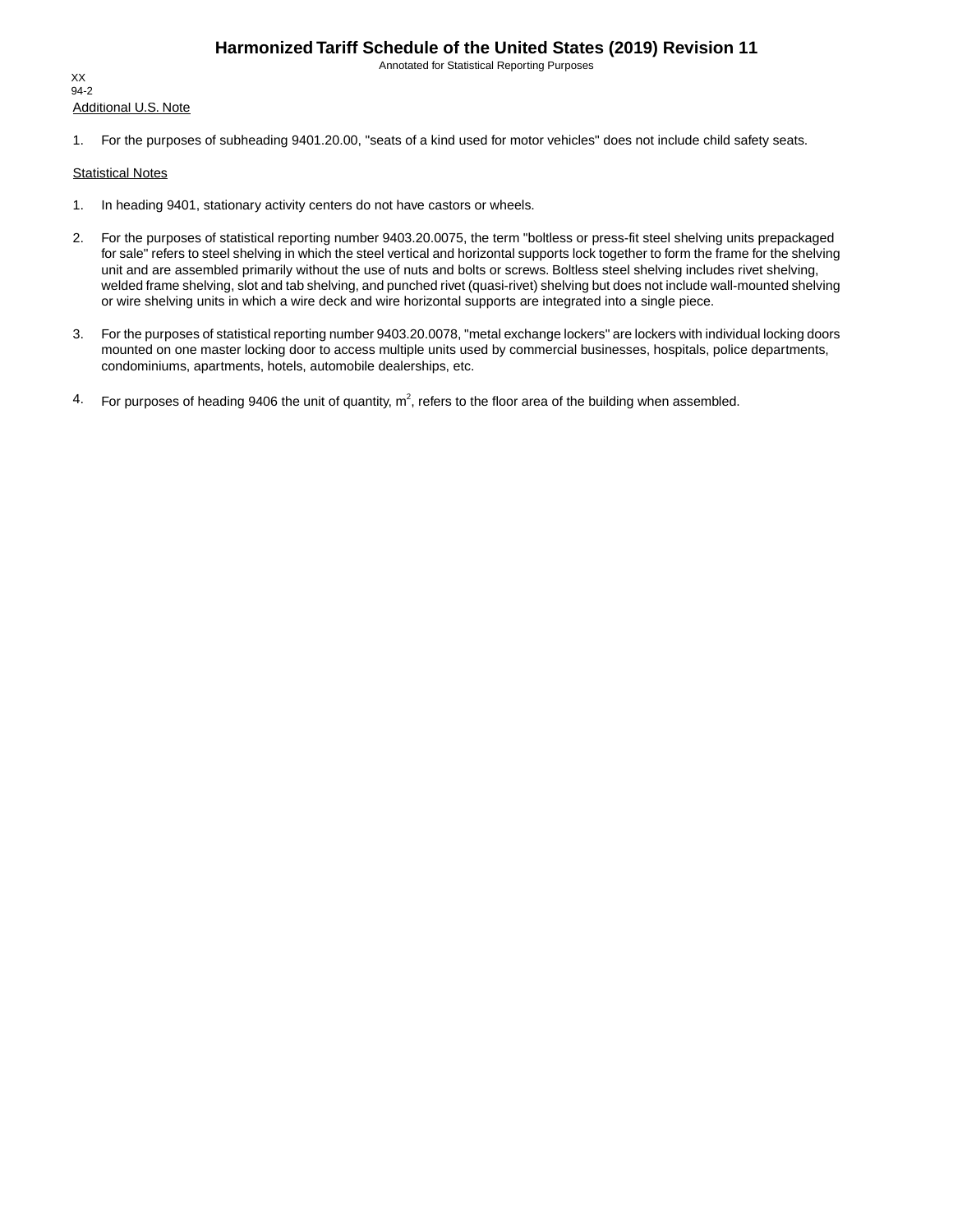Annotated for Statistical Reporting Purposes

| Heading/                 | Stat. |                                                                                                                                             | Unit                  |         | Rates of Duty |                |
|--------------------------|-------|---------------------------------------------------------------------------------------------------------------------------------------------|-----------------------|---------|---------------|----------------|
| Subheading               | Suf-  | Article Description                                                                                                                         | of                    |         |               | $\overline{2}$ |
| 9401<br>9401.10          | fix   | Seats (other than those of heading 9402), whether or not<br>convertible into beds, and parts thereof:<br>Seats of a kind used for aircraft: | Quantity              | General | Special       |                |
| 9401.10.40 00            |       |                                                                                                                                             |                       |         |               | 45%            |
| 9401.10.80 00            |       |                                                                                                                                             |                       |         |               | 45%            |
| 9401.20.00 00            |       |                                                                                                                                             |                       |         |               | 25%            |
| 9401.30<br>9401.30.40 00 |       | Swivel seats with variable height adjustment:                                                                                               |                       |         |               | 40%            |
| 9401.30.80               |       |                                                                                                                                             |                       |         |               | 45%            |
|                          | 10    |                                                                                                                                             |                       |         |               |                |
|                          | 30    |                                                                                                                                             |                       |         |               |                |
| 9401.40.00 00            |       | Seats other than garden seats or camping equipment,                                                                                         | No Free <sup>1/</sup> |         |               | 40%            |
|                          |       | Seats of cane, osier, bamboo or similar materials:                                                                                          |                       |         |               |                |
| 9401.52.00 00            |       |                                                                                                                                             | No Free <sup>1/</sup> |         |               | 60%            |
| 9401.53.00 00            |       |                                                                                                                                             | No Free <sup>1/</sup> |         |               | 60%            |
| 9401.59.00 00            |       |                                                                                                                                             | No Free <sup>1/</sup> |         |               | 60%            |
|                          |       |                                                                                                                                             |                       |         |               |                |
|                          |       |                                                                                                                                             |                       |         |               |                |
|                          |       |                                                                                                                                             |                       |         |               |                |
|                          |       |                                                                                                                                             |                       |         |               |                |
|                          |       |                                                                                                                                             |                       |         |               |                |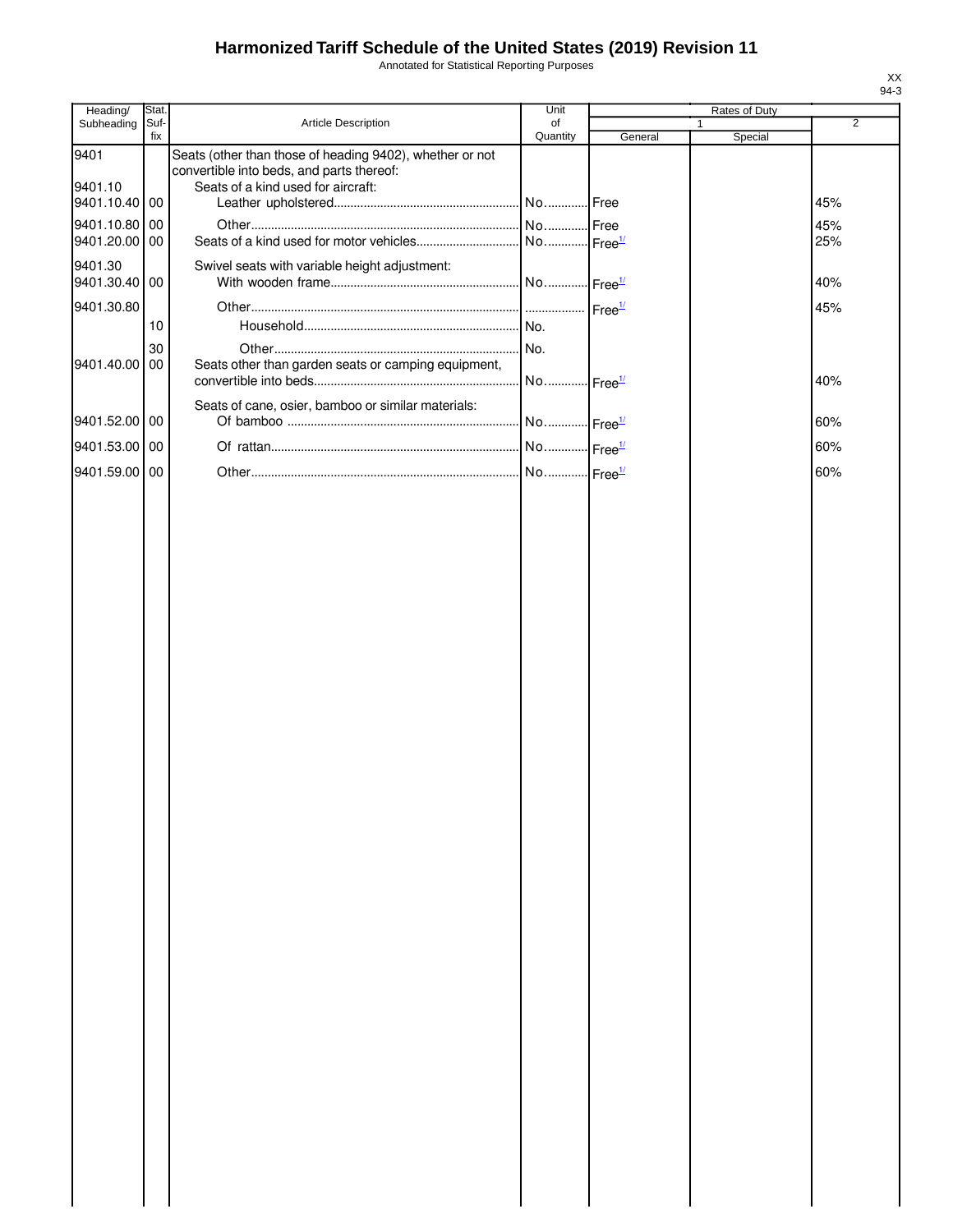Annotated for Statistical Reporting Purposes

| Heading/    | Stat.       |                                                                                                                                                  | Unit           |                    | Rates of Duty |       |
|-------------|-------------|--------------------------------------------------------------------------------------------------------------------------------------------------|----------------|--------------------|---------------|-------|
| Subheading  | Suf-<br>fix | Article Description                                                                                                                              | of<br>Quantity | General            | Special       | 2     |
| 9401 (con.) |             | Seats (other than those of heading 9402), whether or not<br>convertible into beds, and parts thereof: (con.)<br>Other seats, with wooden frames: |                |                    |               |       |
| 9401.61     |             | Upholstered:<br>Chairs:                                                                                                                          |                |                    |               |       |
| 9401.61.20  |             |                                                                                                                                                  |                | Free <sup>1/</sup> |               | 40%   |
|             | 10          |                                                                                                                                                  |                |                    |               |       |
|             | 30          |                                                                                                                                                  |                |                    |               |       |
| 9401.61.40  |             |                                                                                                                                                  |                | Free <sup>2/</sup> |               | 40%   |
|             | 01          | Chairs for children, including highchairs No.                                                                                                    |                |                    |               |       |
|             | 11          |                                                                                                                                                  |                |                    |               |       |
| 9401.61.60  | 31          |                                                                                                                                                  |                |                    |               | 40%   |
|             | 01          | Stationary activity centers for children No.                                                                                                     |                | Free <sup>1/</sup> |               |       |
|             | 05          |                                                                                                                                                  |                |                    |               |       |
|             |             |                                                                                                                                                  |                |                    |               |       |
|             | 11          |                                                                                                                                                  |                |                    |               |       |
| 9401.69     | 31          | Other:                                                                                                                                           |                |                    |               |       |
| 9401.69.20  |             |                                                                                                                                                  |                | Free <sup>1/</sup> |               | 42.5% |
|             | 10          |                                                                                                                                                  |                |                    |               |       |
|             | 30          |                                                                                                                                                  |                |                    |               |       |
|             |             | Other:                                                                                                                                           |                |                    |               |       |
| 9401.69.40  |             | Chairs:                                                                                                                                          |                | Free <sup>1/</sup> |               | 40%   |
|             | 10          |                                                                                                                                                  |                |                    |               |       |
|             | 30          |                                                                                                                                                  |                |                    |               |       |
| 9401.69.60  |             |                                                                                                                                                  |                | Free <sup>2/</sup> |               | 40%   |
|             | 01          | Chairs for children including                                                                                                                    |                |                    |               |       |
|             | 11          |                                                                                                                                                  |                |                    |               |       |
|             | 31          |                                                                                                                                                  |                |                    |               |       |
| 9401.69.80  |             |                                                                                                                                                  |                | Free <sup>1/</sup> |               | 40%   |
|             | 01          | Stationary activity centers for children No.                                                                                                     |                |                    |               |       |
|             | 05          |                                                                                                                                                  |                |                    |               |       |
|             | 11          |                                                                                                                                                  | No.            |                    |               |       |
|             | 31          |                                                                                                                                                  | No.            |                    |               |       |
|             |             |                                                                                                                                                  |                |                    |               |       |
|             |             |                                                                                                                                                  |                |                    |               |       |
|             |             |                                                                                                                                                  |                |                    |               |       |
|             |             |                                                                                                                                                  |                |                    |               |       |
|             |             |                                                                                                                                                  |                |                    |               |       |
|             |             |                                                                                                                                                  |                |                    |               |       |
|             |             |                                                                                                                                                  |                |                    |               |       |
|             |             |                                                                                                                                                  |                |                    |               |       |
|             |             |                                                                                                                                                  |                |                    |               |       |
|             |             |                                                                                                                                                  |                |                    |               |       |
|             |             |                                                                                                                                                  |                |                    |               |       |
|             |             |                                                                                                                                                  |                |                    |               |       |
|             |             |                                                                                                                                                  |                |                    |               |       |
|             |             |                                                                                                                                                  |                |                    |               |       |
|             |             |                                                                                                                                                  |                |                    |               |       |
|             |             |                                                                                                                                                  |                |                    |               |       |
|             |             |                                                                                                                                                  |                |                    |               |       |
|             |             |                                                                                                                                                  |                |                    |               |       |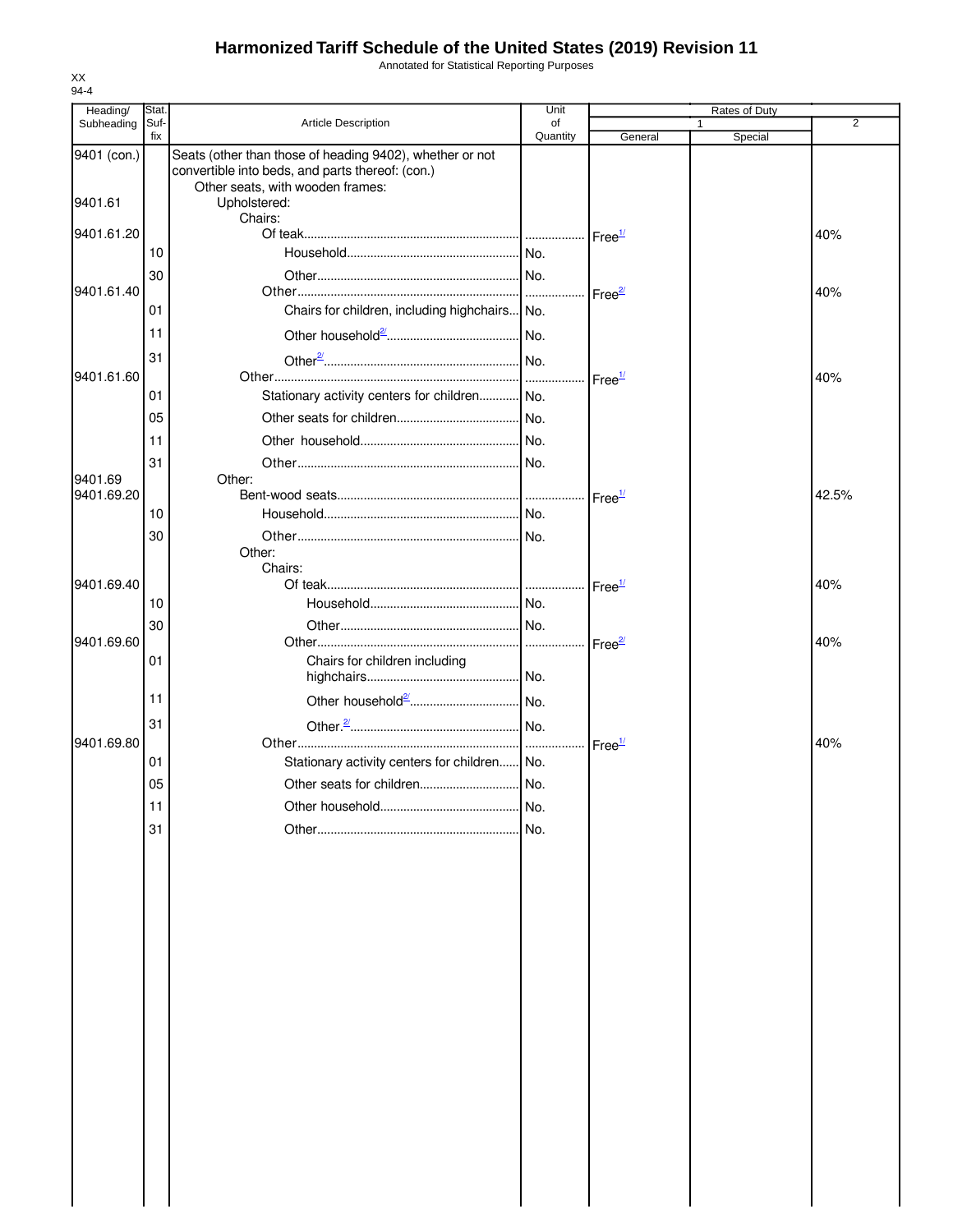Annotated for Statistical Reporting Purposes

| Heading/                  | Stat.       |                                                                                                                                                 | Unit           |                    | Rates of Duty |                |
|---------------------------|-------------|-------------------------------------------------------------------------------------------------------------------------------------------------|----------------|--------------------|---------------|----------------|
| Subheading                | Suf-<br>fix | <b>Article Description</b>                                                                                                                      | of<br>Quantity | General            | Special       | $\overline{2}$ |
| 9401 (con.)<br>9401.71.00 |             | Seats (other than those of heading 9402), whether or not<br>convertible into beds, and parts thereof: (con.)<br>Other seats, with metal frames: |                |                    |               | 45%            |
|                           | 01          |                                                                                                                                                 |                |                    |               |                |
|                           | 05          |                                                                                                                                                 |                |                    |               |                |
|                           | 06          |                                                                                                                                                 |                |                    |               |                |
|                           | 07          |                                                                                                                                                 |                |                    |               |                |
|                           | 08          | Stationary activity centers for children <sup>2</sup> No.                                                                                       |                |                    |               |                |
|                           | 11          |                                                                                                                                                 |                |                    |               |                |
|                           | 31          |                                                                                                                                                 |                |                    |               |                |
| 9401.79.00                |             |                                                                                                                                                 |                | Free <sup>2/</sup> |               | 45%            |
|                           | 01          |                                                                                                                                                 |                |                    |               |                |
|                           | 02          |                                                                                                                                                 |                |                    |               |                |
|                           | 03          |                                                                                                                                                 |                |                    |               |                |
|                           | 04          |                                                                                                                                                 |                |                    |               |                |
|                           | 06          | Stationary activity centers for children <sup>2</sup> No.                                                                                       |                |                    |               |                |
|                           | 11          | Other:<br>Outdoor:<br>With textile covered cushions or textile<br>seating or backing material:                                                  |                |                    |               |                |
|                           | 15          |                                                                                                                                                 |                |                    |               |                |
|                           |             | Other:                                                                                                                                          |                |                    |               |                |
|                           | 25          |                                                                                                                                                 |                |                    |               |                |
|                           | 35          |                                                                                                                                                 |                |                    |               |                |
|                           | 46          | Other:                                                                                                                                          |                |                    |               |                |
|                           |             |                                                                                                                                                 |                |                    |               |                |
|                           | 50          |                                                                                                                                                 |                |                    |               |                |
|                           |             |                                                                                                                                                 |                |                    |               |                |
|                           |             |                                                                                                                                                 |                |                    |               |                |
|                           |             |                                                                                                                                                 |                |                    |               |                |
|                           |             |                                                                                                                                                 |                |                    |               |                |
|                           |             |                                                                                                                                                 |                |                    |               |                |
|                           |             |                                                                                                                                                 |                |                    |               |                |
|                           |             |                                                                                                                                                 |                |                    |               |                |
|                           |             |                                                                                                                                                 |                |                    |               |                |
|                           |             |                                                                                                                                                 |                |                    |               |                |
|                           |             |                                                                                                                                                 |                |                    |               |                |
|                           |             |                                                                                                                                                 |                |                    |               |                |
|                           |             |                                                                                                                                                 |                |                    |               |                |
|                           |             |                                                                                                                                                 |                |                    |               |                |
|                           |             |                                                                                                                                                 |                |                    |               |                |
|                           |             |                                                                                                                                                 |                |                    |               |                |
|                           |             |                                                                                                                                                 |                |                    |               |                |
|                           |             |                                                                                                                                                 |                |                    |               |                |
|                           |             |                                                                                                                                                 |                |                    |               |                |
|                           |             |                                                                                                                                                 |                |                    |               |                |
|                           |             |                                                                                                                                                 |                |                    |               |                |
|                           |             |                                                                                                                                                 |                |                    |               |                |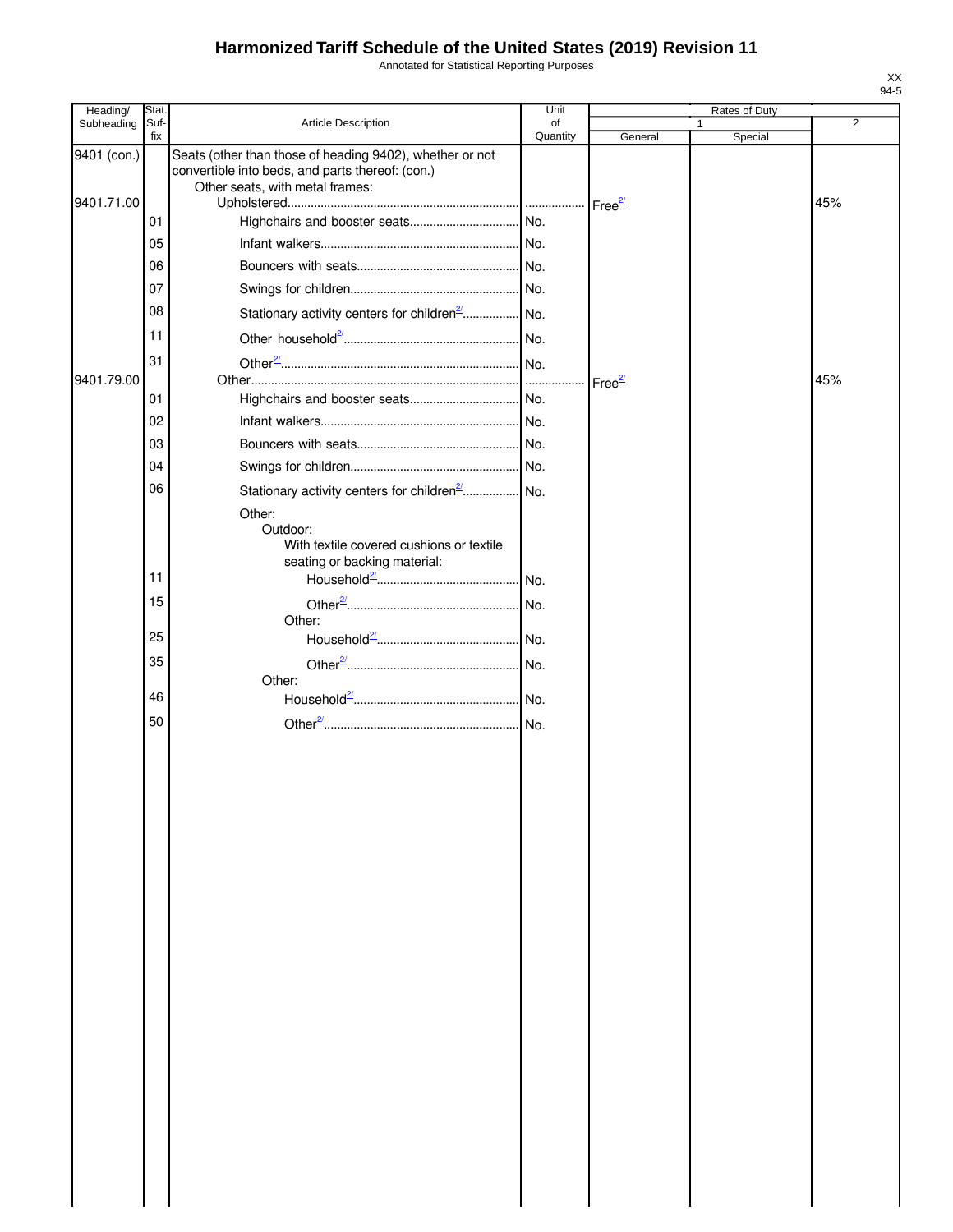Annotated for Statistical Reporting Purposes

| Heading/               | Stat.       |                                                                                                                                                         | Unit           |                     | Rates of Duty           |                |
|------------------------|-------------|---------------------------------------------------------------------------------------------------------------------------------------------------------|----------------|---------------------|-------------------------|----------------|
| Subheading             | Suf-<br>fix | Article Description                                                                                                                                     | of<br>Quantity | General             | $\mathbf{1}$<br>Special | $\overline{2}$ |
| 9401 (con.)<br>9401.80 |             | Seats (other than those of heading 9402), whether or not<br>convertible into beds, and parts thereof: (con.)<br>Other seats:                            |                |                     |                         |                |
| 9401.80.20             | 01          | Of rubber or plastics:<br>Children's highchairs and booster seats except                                                                                |                |                     |                         | 65%            |
|                        | 05          | for motor vehicle; bath seats, infant walkers,<br>bouncers with seats, swings for children<br>Stationary activity centers for children <sup>2</sup> No. | I No.          |                     |                         |                |
|                        | 11          |                                                                                                                                                         |                |                     |                         |                |
| 9401.80.40             | 31          |                                                                                                                                                         |                | Free $\frac{27}{2}$ |                         | 25%            |
|                        | 01          | Children's highchairs and booster seats except<br>for motor vehicle; bath seats, infant walkers,<br>bouncers with seats, swings for children No.        |                |                     |                         |                |
|                        | 04          | Stationary activity centers for children <sup>2</sup> No.<br>Other:<br>Outdoor:<br>With textile covered cushions or textile                             |                |                     |                         |                |
|                        | 06          | seating or backing material:                                                                                                                            |                |                     |                         |                |
|                        | 15          |                                                                                                                                                         |                |                     |                         |                |
|                        | 26          | Other:                                                                                                                                                  |                |                     |                         |                |
|                        | 35<br>46    |                                                                                                                                                         |                |                     |                         |                |
| 9401.80.60             |             | Child safety seats:                                                                                                                                     |                | Free <sup>2/</sup>  |                         | 45%            |
|                        | 21<br>23    |                                                                                                                                                         |                |                     |                         |                |
|                        | 24<br>25    | Stationary activity centers for children <sup>2</sup>   No.                                                                                             |                |                     |                         |                |
|                        | 28          |                                                                                                                                                         |                |                     |                         |                |
|                        | 30          | Other $\frac{27}{2}$                                                                                                                                    | No.            |                     |                         |                |
|                        |             |                                                                                                                                                         |                |                     |                         |                |
|                        |             |                                                                                                                                                         |                |                     |                         |                |
|                        |             |                                                                                                                                                         |                |                     |                         |                |
|                        |             |                                                                                                                                                         |                |                     |                         |                |
|                        |             |                                                                                                                                                         |                |                     |                         |                |
|                        |             |                                                                                                                                                         |                |                     |                         |                |
|                        |             |                                                                                                                                                         |                |                     |                         |                |
|                        |             |                                                                                                                                                         |                |                     |                         |                |
|                        |             |                                                                                                                                                         |                |                     |                         |                |
|                        |             |                                                                                                                                                         |                |                     |                         |                |
|                        |             |                                                                                                                                                         |                |                     |                         |                |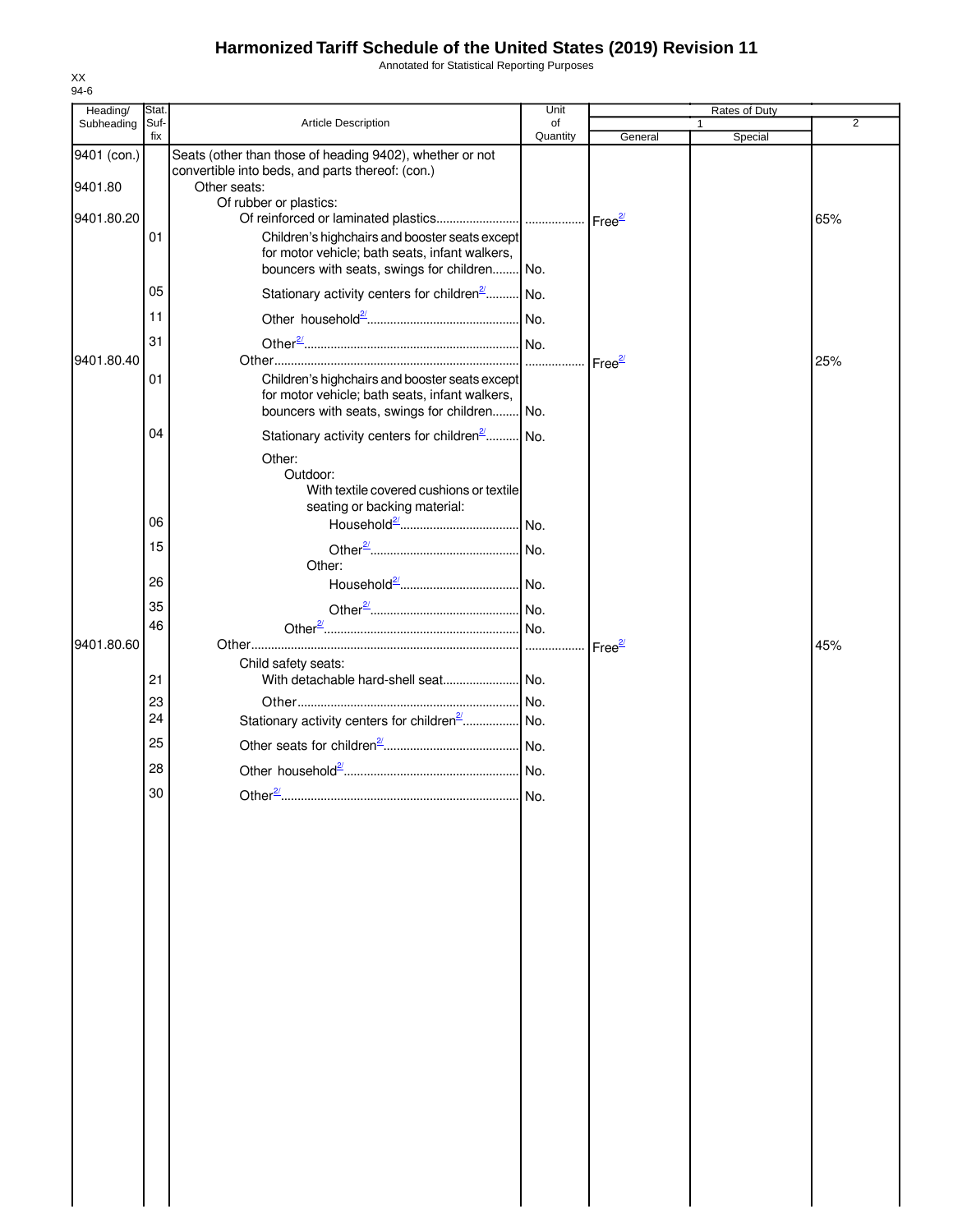Annotated for Statistical Reporting Purposes

| Heading/              | Stat.       |                                                                                                                                        | Unit           |         | Rates of Duty |                |
|-----------------------|-------------|----------------------------------------------------------------------------------------------------------------------------------------|----------------|---------|---------------|----------------|
| Subheading            | Suf-<br>fix | Article Description                                                                                                                    | of<br>Quantity | General | Special       | $\overline{2}$ |
| 9401 (con.)           |             | Seats (other than those of heading 9402), whether or not<br>convertible into beds, and parts thereof: (con.)                           |                |         |               |                |
| 9401.90<br>9401.90.10 |             | Parts:                                                                                                                                 |                |         |               | 25%            |
|                       | 10<br>20    |                                                                                                                                        |                |         |               |                |
| 9401.90.15 00         | 85          |                                                                                                                                        |                |         |               | 42.5%          |
| 9401.90.25            |             | Other:<br>Of cane, osier, bamboo or similar materials  Free                                                                            |                |         |               | 60%            |
|                       | 40<br>80    |                                                                                                                                        |                |         |               |                |
| 9401.90.35            |             |                                                                                                                                        |                |         |               | 25%            |
|                       | 10          | For children's highchairs, booster seats except                                                                                        |                |         |               |                |
| 9401.90.40            | 80          |                                                                                                                                        |                |         |               | 40%            |
|                       | 10          | For children's highchairs, booster seats, and                                                                                          |                |         |               |                |
| 9401.90.50            | 80          |                                                                                                                                        |                |         |               | 45%            |
|                       | 05          | For children's highchairs, booster seats, and                                                                                          |                |         |               |                |
|                       | 21<br>81    |                                                                                                                                        |                |         |               |                |
| 9402                  |             | Medical, surgical, dental or veterinary furniture (for example,<br>operating tables, examination tables, hospital beds with            |                |         |               |                |
|                       |             | mechanical fittings, dentists' chairs); barbers' chairs and similar<br>chairs, having rotating as well as both reclining and elevating |                |         |               |                |
| 9402.10.00 00         |             | movements; parts of the foregoing articles:<br>Dentists', barbers' or similar chairs and parts thereof X Free                          |                |         |               | 35%            |
| 9402.90.00            | 10          |                                                                                                                                        |                |         |               | 40%            |
|                       | 20          |                                                                                                                                        |                |         |               |                |
|                       |             |                                                                                                                                        |                |         |               |                |
|                       |             |                                                                                                                                        |                |         |               |                |
|                       |             |                                                                                                                                        |                |         |               |                |
|                       |             |                                                                                                                                        |                |         |               |                |
|                       |             |                                                                                                                                        |                |         |               |                |
|                       |             |                                                                                                                                        |                |         |               |                |
|                       |             |                                                                                                                                        |                |         |               |                |
|                       |             |                                                                                                                                        |                |         |               |                |
|                       |             |                                                                                                                                        |                |         |               |                |
|                       |             |                                                                                                                                        |                |         |               |                |
|                       |             |                                                                                                                                        |                |         |               |                |
|                       |             |                                                                                                                                        |                |         |               |                |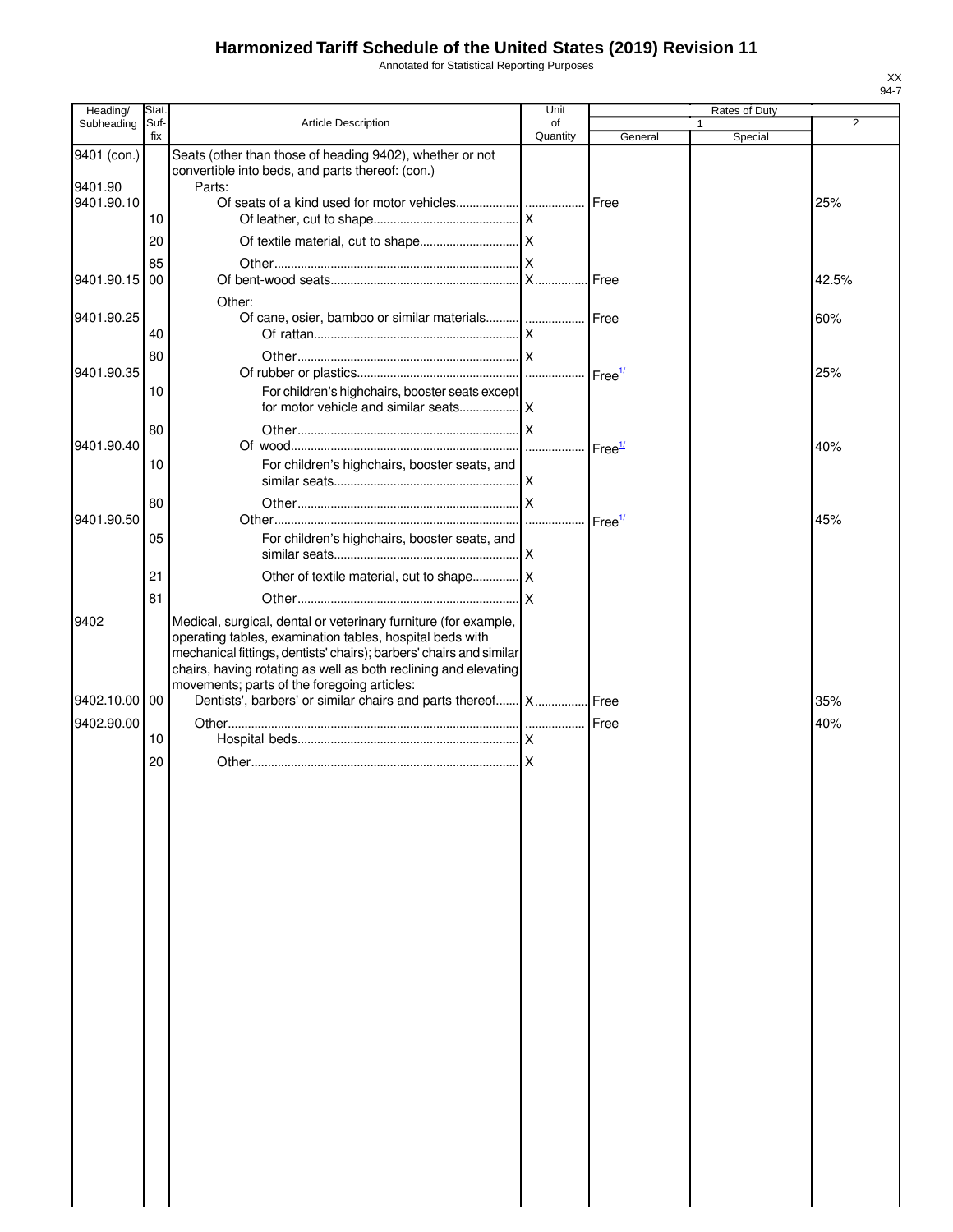Annotated for Statistical Reporting Purposes

| Heading/              | Stat.       |                                                                                                                                                                                                                                      | Unit           |                    | Rates of Duty |                |
|-----------------------|-------------|--------------------------------------------------------------------------------------------------------------------------------------------------------------------------------------------------------------------------------------|----------------|--------------------|---------------|----------------|
| Subheading            | Suf-<br>fix | <b>Article Description</b>                                                                                                                                                                                                           | of<br>Quantity | General            | 1<br>Special  | $\overline{2}$ |
| 9403                  |             | Other furniture and parts thereof:                                                                                                                                                                                                   |                |                    |               |                |
| 9403.10.00            |             |                                                                                                                                                                                                                                      |                | Free <sup>1/</sup> |               | 45%            |
|                       | 20          |                                                                                                                                                                                                                                      |                |                    |               |                |
| 9403.20.00            | 40          |                                                                                                                                                                                                                                      |                |                    |               | 45%            |
|                       | 11          | Household:<br>Floor-standing, metal-top ironing boards No.                                                                                                                                                                           |                |                    |               |                |
|                       | 16          | Other:                                                                                                                                                                                                                               | I No.          |                    |               |                |
|                       | 17          | Toddler beds, bassinets, cradles, play yards<br>and other enclosures for confining children No.                                                                                                                                      |                |                    |               |                |
|                       | 35          | Mechanically adjustable bed or mattress base,<br>not foldable, having the characteristics of a<br>bed or bed frame, of a width exceeding 91.44<br>cm, of a length exceeding 184.15 cm, and of                                        |                |                    |               |                |
|                       | 40          | Mattress bases with legs, not foldable, having<br>the characteristics of a stationary (not<br>mechanically adjustable) bed frame, of a width<br>exceeding 91.44 cm, of a length exceeding<br>184.15 cm and of a depth exceeding 8.89 |                |                    |               |                |
|                       | 45          | Foldable mattress foundations with legs,<br>having the characteristics of a bed or bed<br>frame, whether or not mechanically                                                                                                         |                |                    |               |                |
|                       | 50          | Other:<br>Counters, lockers, racks, display cases, shelves,                                                                                                                                                                          |                |                    |               |                |
|                       | 75          | partitions and similar fixtures:<br>Boltless or press-fit steel shelving units<br>prepackaged for sale as described in statistical                                                                                                   |                |                    |               |                |
|                       | 78          | Storage lockers, other than exchange lockers<br>as described in statistical note 3 to this                                                                                                                                           |                |                    |               |                |
|                       | 81          |                                                                                                                                                                                                                                      |                |                    |               |                |
|                       | 90          |                                                                                                                                                                                                                                      |                |                    |               |                |
| 9403.30<br>9403.30.40 | 00          | Wooden furniture of a kind used in offices:                                                                                                                                                                                          |                |                    |               | 42.5%          |
| 9403.30.80            | 00          |                                                                                                                                                                                                                                      |                |                    |               | 40%            |
| 9403.40<br>9403.40.40 | 00          | Wooden furniture of a kind used in the kitchen:                                                                                                                                                                                      |                |                    |               | 42.5%          |
|                       |             | Other:                                                                                                                                                                                                                               |                |                    |               |                |
| 9403.40.60            | 00          |                                                                                                                                                                                                                                      |                |                    |               | 25%            |
| 9403.40.90            |             |                                                                                                                                                                                                                                      |                | Free <sup>1/</sup> |               | 40%            |
|                       | 40          |                                                                                                                                                                                                                                      |                |                    |               |                |
|                       | 60          | Cabinets designed for permanent                                                                                                                                                                                                      |                |                    |               |                |
|                       | 80          |                                                                                                                                                                                                                                      |                |                    |               |                |
|                       |             |                                                                                                                                                                                                                                      |                |                    |               |                |
|                       |             |                                                                                                                                                                                                                                      |                |                    |               |                |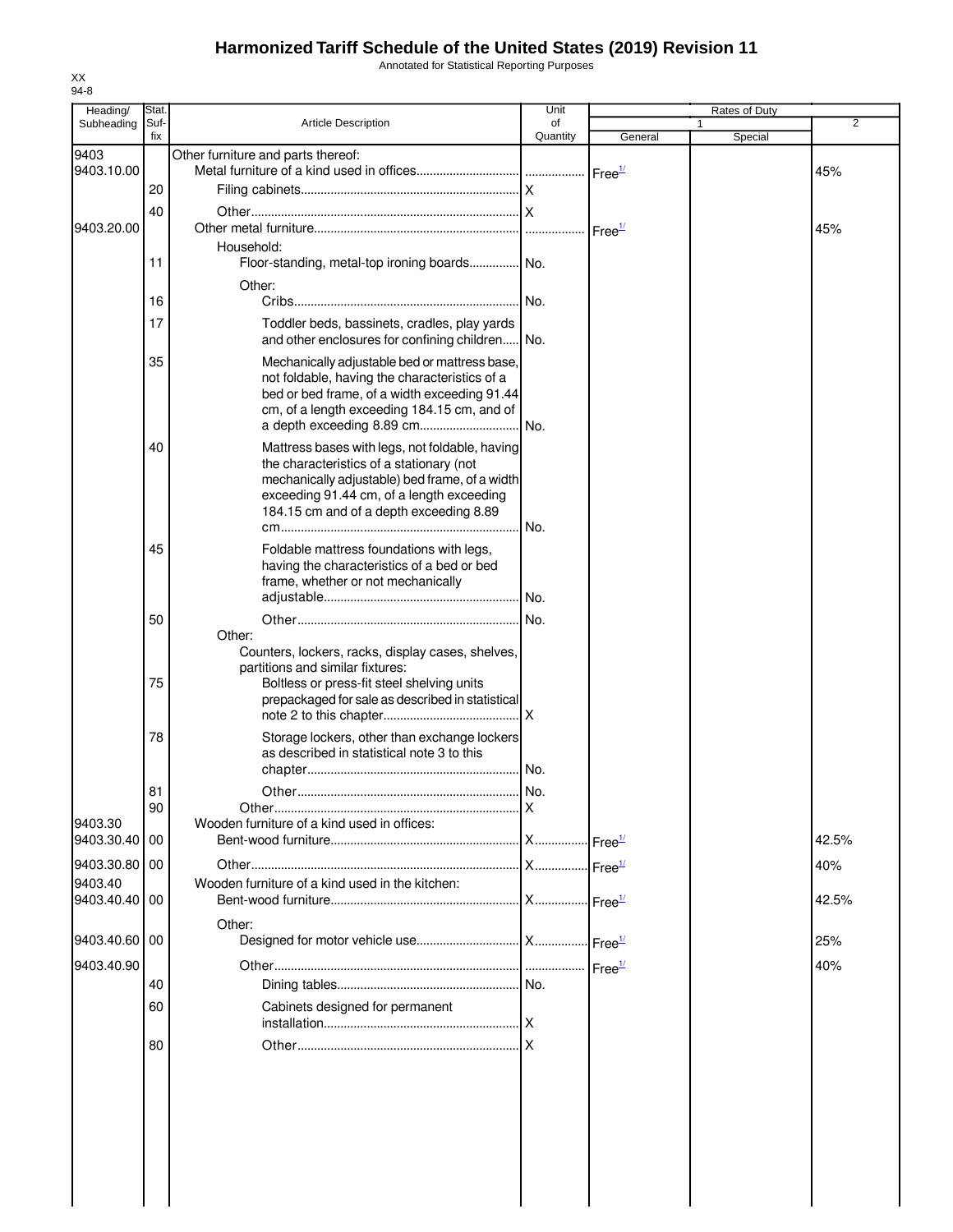Annotated for Statistical Reporting Purposes

| Heading/                                | Stat.       |                                                                                              | Unit           |         | Rates of Duty |                |
|-----------------------------------------|-------------|----------------------------------------------------------------------------------------------|----------------|---------|---------------|----------------|
| Subheading                              | Suf-<br>fix | <b>Article Description</b>                                                                   | of<br>Quantity | General | Special       | $\overline{2}$ |
| 9403 (con.)<br>9403.50<br>9403.50.40 00 |             | Other furniture and parts thereof: (con.)<br>Wooden furniture of a kind used in the bedroom: |                |         |               | 42.5%          |
| 9403.50.60 00                           |             | Other:                                                                                       |                |         |               | 25%            |
| 9403.50.90                              |             |                                                                                              |                |         |               | 40%            |
|                                         | 41          | Beds:                                                                                        |                |         |               |                |
|                                         | 42          | Toddler beds, bassinets, and cradles No.                                                     |                |         |               |                |
|                                         |             |                                                                                              |                |         |               |                |
|                                         | 45<br>80    |                                                                                              |                |         |               |                |
| 9403.60                                 |             | Other wooden furniture:                                                                      |                |         |               |                |
| 9403.60.40                              | 00          |                                                                                              |                |         |               | 42.5%          |
| 9403.60.80                              |             |                                                                                              |                |         |               | 40%            |
|                                         | 10          | Play yards and other enclosures for confining                                                |                |         |               |                |
|                                         | 40          |                                                                                              |                |         |               |                |
| 9403.70<br>9403.70.40                   | 81          | Furniture of plastics:                                                                       |                |         |               | 65%            |
|                                         | 01          |                                                                                              |                |         |               |                |
|                                         | 02          |                                                                                              |                |         |               |                |
|                                         |             |                                                                                              |                |         |               |                |
|                                         | 03          | Play yards and other enclosures for confining                                                |                |         |               |                |
|                                         | 15          |                                                                                              |                |         |               |                |
|                                         | 20          |                                                                                              |                |         |               |                |
|                                         | 31          |                                                                                              |                |         |               |                |
| 9403.70.80                              |             |                                                                                              |                |         |               | 25%            |
|                                         | 01          |                                                                                              |                |         |               |                |
|                                         | 02          |                                                                                              |                |         |               |                |
|                                         | 03          | Play yards and other enclosures for confining                                                |                |         |               |                |
|                                         | 15          |                                                                                              |                |         |               |                |
|                                         | 20          |                                                                                              |                |         |               |                |
|                                         |             |                                                                                              |                |         |               |                |
|                                         | 31          |                                                                                              |                |         |               |                |
|                                         |             |                                                                                              |                |         |               |                |
|                                         |             |                                                                                              |                |         |               |                |
|                                         |             |                                                                                              |                |         |               |                |
|                                         |             |                                                                                              |                |         |               |                |
|                                         |             |                                                                                              |                |         |               |                |
|                                         |             |                                                                                              |                |         |               |                |
|                                         |             |                                                                                              |                |         |               |                |
|                                         |             |                                                                                              |                |         |               |                |
|                                         |             |                                                                                              |                |         |               |                |
|                                         |             |                                                                                              |                |         |               |                |
|                                         |             |                                                                                              |                |         |               |                |
|                                         |             |                                                                                              |                |         |               |                |
|                                         |             |                                                                                              |                |         |               |                |
|                                         |             |                                                                                              |                |         |               |                |
|                                         |             |                                                                                              |                |         |               |                |
|                                         |             |                                                                                              |                |         |               |                |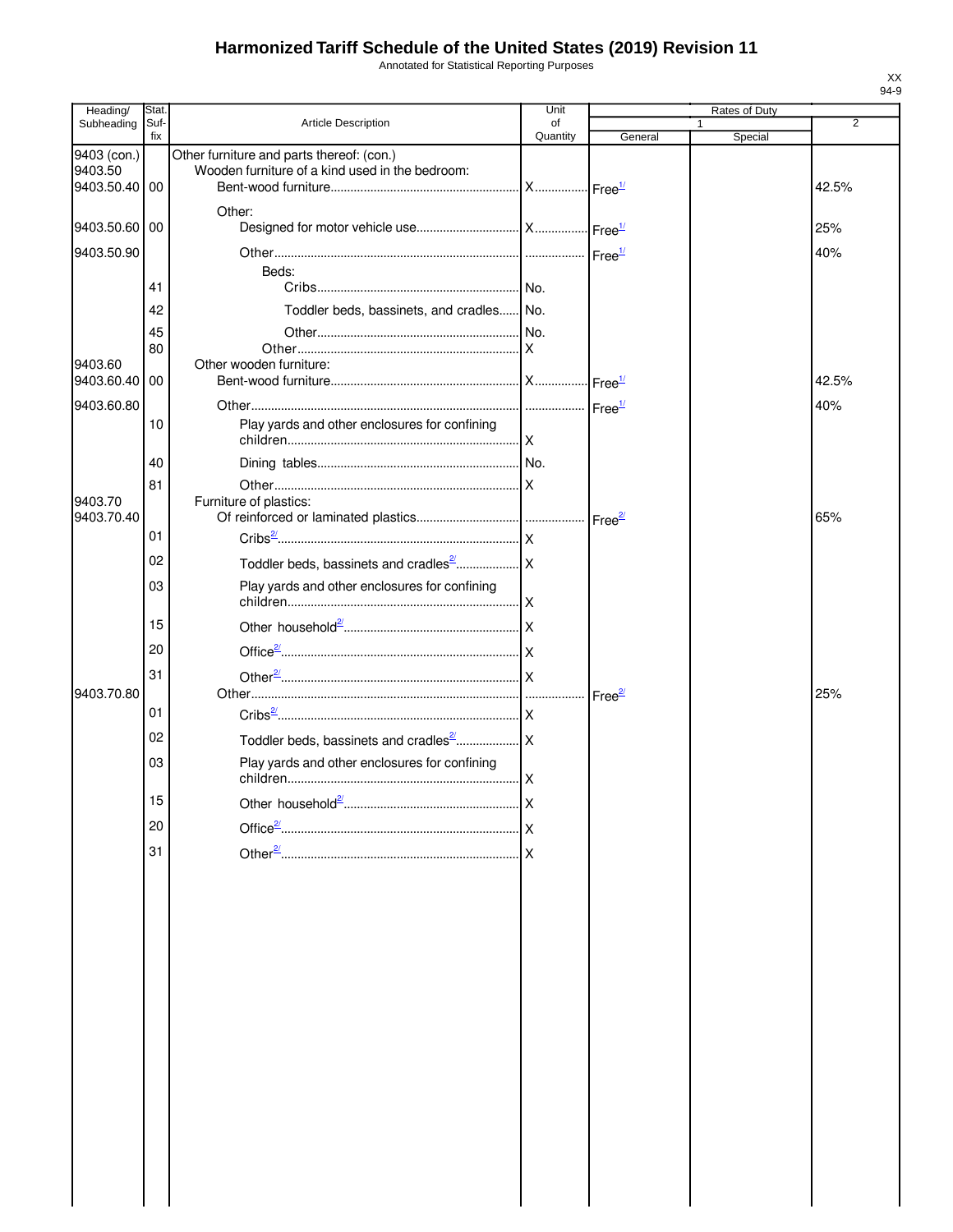Annotated for Statistical Reporting Purposes

| Heading/    | Stat.       |                                                                                                                                   | Unit           |                    | Rates of Duty |                |
|-------------|-------------|-----------------------------------------------------------------------------------------------------------------------------------|----------------|--------------------|---------------|----------------|
| Subheading  | Suf-<br>fix | Article Description                                                                                                               | of<br>Quantity | General            | 1<br>Special  | $\overline{2}$ |
| 9403 (con.) |             | Other furniture and parts thereof: (con.)<br>Furniture of other materials, including cane, osier, bamboo<br>or similar materials: |                |                    |               |                |
| 9403.82.00  |             |                                                                                                                                   |                |                    |               | 60%            |
|             | 01          |                                                                                                                                   |                |                    |               |                |
|             | 02          | Toddler beds, bassinets, and cradles; play yards                                                                                  |                |                    |               |                |
|             | 15          |                                                                                                                                   |                |                    |               |                |
| 9403.83.00  | 30          |                                                                                                                                   |                | Free <sup>1/</sup> |               | 60%            |
|             | 01          |                                                                                                                                   |                |                    |               |                |
|             | 02          | Toddler beds, bassinets, and cradles; play yards<br>and other enclosures for confining children   X                               |                |                    |               |                |
|             | 15          |                                                                                                                                   |                |                    |               |                |
|             | 30          |                                                                                                                                   |                |                    |               |                |
| 9403.89     |             | Other:                                                                                                                            |                |                    |               |                |
| 9403.89.30  |             |                                                                                                                                   |                | Free <sup>1/</sup> |               | 60%            |
|             | 10          |                                                                                                                                   |                |                    |               |                |
|             | 20          |                                                                                                                                   |                |                    |               |                |
| 9403.89.60  | 03          | Cribs, toddler beds, bassinets, and cradles;<br>play yards and other enclosures for confining                                     |                | Free <sup>1/</sup> |               | 45%            |
|             | 15          |                                                                                                                                   |                |                    |               |                |
|             | 20          |                                                                                                                                   |                |                    |               |                |
|             |             |                                                                                                                                   |                |                    |               |                |
|             |             |                                                                                                                                   |                |                    |               |                |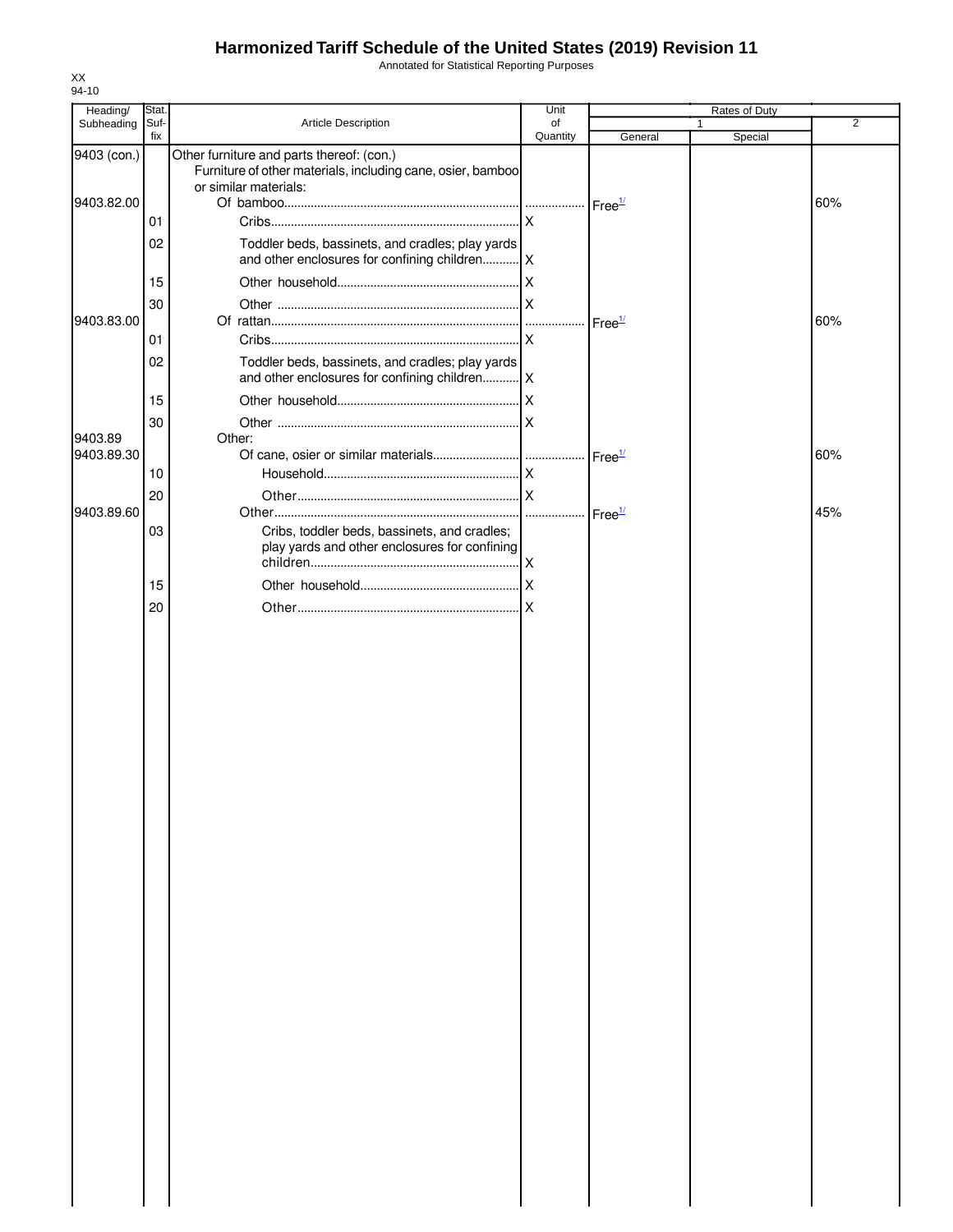Annotated for Statistical Reporting Purposes

| Heading/    | Stat.       |                                                                                         | Unit           |         | Rates of Duty           |     |
|-------------|-------------|-----------------------------------------------------------------------------------------|----------------|---------|-------------------------|-----|
| Subheading  | Suf-<br>fix | <b>Article Description</b>                                                              | of<br>Quantity | General | $\mathbf{1}$<br>Special | 2   |
| 9403 (con.) |             | Other furniture and parts thereof: (con.)                                               |                |         |                         |     |
| 9403.90     |             | Parts:                                                                                  |                |         |                         |     |
| 9403.90.10  |             | Of furniture of a kind used for motor vehicles   Free <sup>1/</sup>                     |                |         |                         | 25% |
|             | 40          |                                                                                         |                |         |                         |     |
|             | 50          |                                                                                         |                |         |                         |     |
|             | 85          |                                                                                         |                |         |                         |     |
| 9403.90.25  |             | Other:<br>Of cane, osier, bamboo or similar materials   Free <sup>1/</sup>              |                |         |                         | 60% |
|             | 40          |                                                                                         |                |         |                         |     |
|             | 80          |                                                                                         |                |         |                         |     |
|             |             | Of rubber or plastics:                                                                  |                |         |                         |     |
| 9403.90.40  |             |                                                                                         |                |         |                         | 65% |
|             | 05          | For toddler beds, cribs, bassinets and                                                  |                |         |                         |     |
|             | 10          | For play yards and other enclosures for                                                 |                |         |                         |     |
|             | 60          |                                                                                         |                |         |                         |     |
| 9403.90.50  |             |                                                                                         |                |         |                         | 25% |
|             | 05          | For toddler beds, cribs, bassinets and                                                  |                |         |                         |     |
|             | 10          | For play yards and other enclosures for                                                 |                |         |                         |     |
|             |             |                                                                                         |                |         |                         |     |
|             | 80          |                                                                                         |                |         |                         |     |
| 9403.90.60  |             |                                                                                         |                |         |                         | 80% |
|             | 05          | For toddler beds, cribs, bassinets and                                                  |                |         |                         |     |
|             | 10          | For play yards and other enclosures for                                                 |                |         |                         |     |
|             | 80          |                                                                                         |                |         |                         |     |
| 9403.90.70  |             |                                                                                         |                |         |                         | 40% |
|             | 05          | For toddler beds, cribs, bassinets and                                                  |                |         |                         |     |
|             | 10          | For play yards and other enclosures for                                                 |                |         |                         |     |
|             | 80          |                                                                                         |                |         |                         |     |
| 9403.90.80  |             |                                                                                         |                |         |                         | 45% |
|             | 10          | For toddler beds, cribs, bassinets and                                                  |                |         |                         |     |
|             | 15          | For play yards and other enclosures for                                                 |                |         |                         |     |
|             |             | Other:                                                                                  |                |         |                         |     |
|             | 20          | Of metal:<br>Welded wire rack decking, whether or<br>not galvanized, plated or coated X |                |         |                         |     |
|             | 41          |                                                                                         |                |         |                         |     |
|             | 51          |                                                                                         |                |         |                         |     |
|             | 61          |                                                                                         |                |         |                         |     |
|             |             |                                                                                         |                |         |                         |     |
|             |             |                                                                                         |                |         |                         |     |
|             |             |                                                                                         |                |         |                         |     |
|             |             |                                                                                         |                |         |                         |     |
|             |             |                                                                                         |                |         |                         |     |
|             |             |                                                                                         |                |         |                         |     |
|             |             |                                                                                         |                |         |                         |     |
|             |             |                                                                                         |                |         |                         |     |
|             |             |                                                                                         |                |         |                         |     |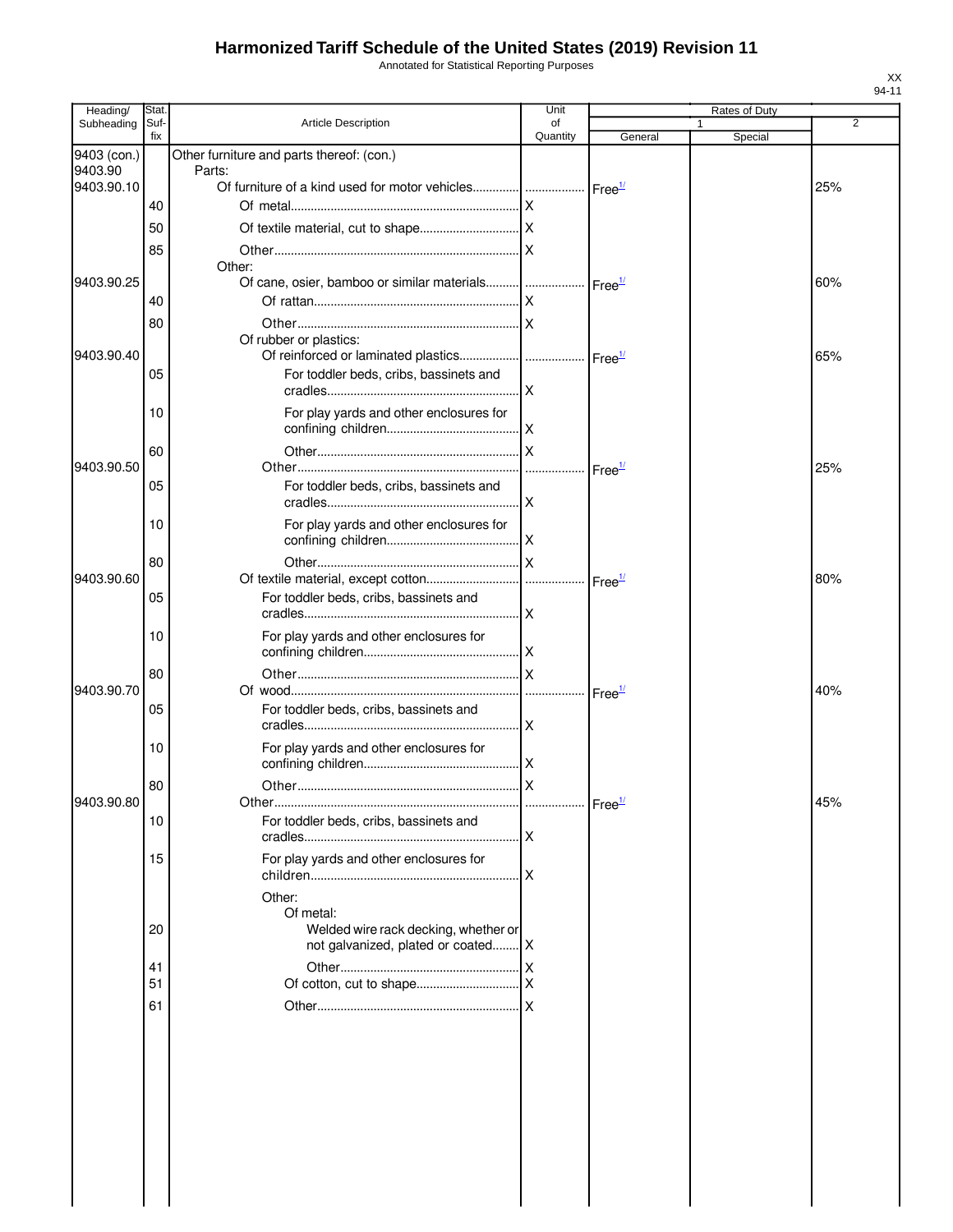Annotated for Statistical Reporting Purposes

| Heading/              | Stat.       |                                                                                                                                                                                                                                                                                         | Unit           |                     | Rates of Duty                                                                         |                |
|-----------------------|-------------|-----------------------------------------------------------------------------------------------------------------------------------------------------------------------------------------------------------------------------------------------------------------------------------------|----------------|---------------------|---------------------------------------------------------------------------------------|----------------|
| Subheading            | Suf-<br>fix | <b>Article Description</b>                                                                                                                                                                                                                                                              | of<br>Quantity | General             | $\mathbf{1}$<br>Special                                                               | $\overline{2}$ |
| 9404                  |             | Mattress supports; articles of bedding and similar furnishing<br>(for example, mattresses, quilts, eiderdowns, cushions, pouffes<br>and pillows) fitted with springs or stuffed or internally fitted with<br>any material or of cellular rubber or plastics, whether or not<br>covered: |                |                     |                                                                                       |                |
| 9404.10.00 00         |             |                                                                                                                                                                                                                                                                                         |                |                     |                                                                                       | 45%            |
| 9404.21.00            |             | Mattresses:<br>Of cellular rubber or plastics, whether or not                                                                                                                                                                                                                           |                |                     | Free (A, AU, BH,<br>CA, CL, CO, D, E,<br>IL, JO, KR, MA,<br>MX, OM, P, PA,<br>PE, SG) | 40%            |
|                       | 10          |                                                                                                                                                                                                                                                                                         |                |                     |                                                                                       |                |
|                       | 13          | Of a width exceeding 91 cm, of a length exceeding                                                                                                                                                                                                                                       |                |                     |                                                                                       |                |
|                       | 95          |                                                                                                                                                                                                                                                                                         |                |                     |                                                                                       |                |
| 9404.29<br>9404.29.10 |             | Of other materials:                                                                                                                                                                                                                                                                     |                |                     | Free (A+, AU, BH,                                                                     | 40%            |
|                       |             |                                                                                                                                                                                                                                                                                         |                |                     | CA, CL, CO, D, E,<br>IL, JO, KR, MA,<br>MX, OM, P, PA,<br>PE, SG)                     |                |
|                       | 05          |                                                                                                                                                                                                                                                                                         |                |                     |                                                                                       |                |
|                       | 13          | Of a width exceeding 91 cm, of a length<br>exceeding 184 cm, and a depth exceeding 8                                                                                                                                                                                                    | I No.          |                     |                                                                                       |                |
| 9404.29.90            | 95          |                                                                                                                                                                                                                                                                                         |                | $6\%$ <sup>1/</sup> | Free (A, AU, BH,<br>CA, CL, CO, D, E,<br>IL, JO, KR, MA,<br>MX, OM, P, PA,<br>PE, SG) | 40%            |
|                       |             | Uncovered innerspring units:                                                                                                                                                                                                                                                            |                |                     |                                                                                       |                |
|                       | 05<br>13    | For use in a crib or toddler bed No.<br>Of a width exceeding 91 cm, of a length<br>exceeding 184 cm, and of a depth                                                                                                                                                                     |                |                     |                                                                                       |                |
|                       |             |                                                                                                                                                                                                                                                                                         |                |                     |                                                                                       |                |
|                       | 50          |                                                                                                                                                                                                                                                                                         | No.            |                     |                                                                                       |                |
|                       | 85          | Other:                                                                                                                                                                                                                                                                                  |                |                     |                                                                                       |                |
|                       | 87          | Of a width exceeding 91 cm, of a length<br>exceeding 184 cm, and a depth exceeding                                                                                                                                                                                                      |                |                     |                                                                                       |                |
|                       |             |                                                                                                                                                                                                                                                                                         | No.            |                     |                                                                                       |                |
| 9404.30               | 95          | Sleeping bags:                                                                                                                                                                                                                                                                          |                |                     |                                                                                       |                |
| 9404.30.40 00         |             | Containing 20 percent or more by weight of feathers                                                                                                                                                                                                                                     | No             | 4.7%                | Free (A, AU, BH,                                                                      | 60%            |
|                       |             |                                                                                                                                                                                                                                                                                         |                |                     | CA, CL, CO, D, E,<br>IL, JO, KR, MA,<br>MX, OM, P, PA,<br>PE, SG)                     |                |
| 9404.30.80 00         |             |                                                                                                                                                                                                                                                                                         | $No$           | 9%                  | Free (AU, BH, CA,<br>CL, CO, E, IL, JO,<br>KR, MA, MX, OM,<br>P, PA, PE, SG)          | 78.5%          |
|                       |             |                                                                                                                                                                                                                                                                                         |                |                     |                                                                                       |                |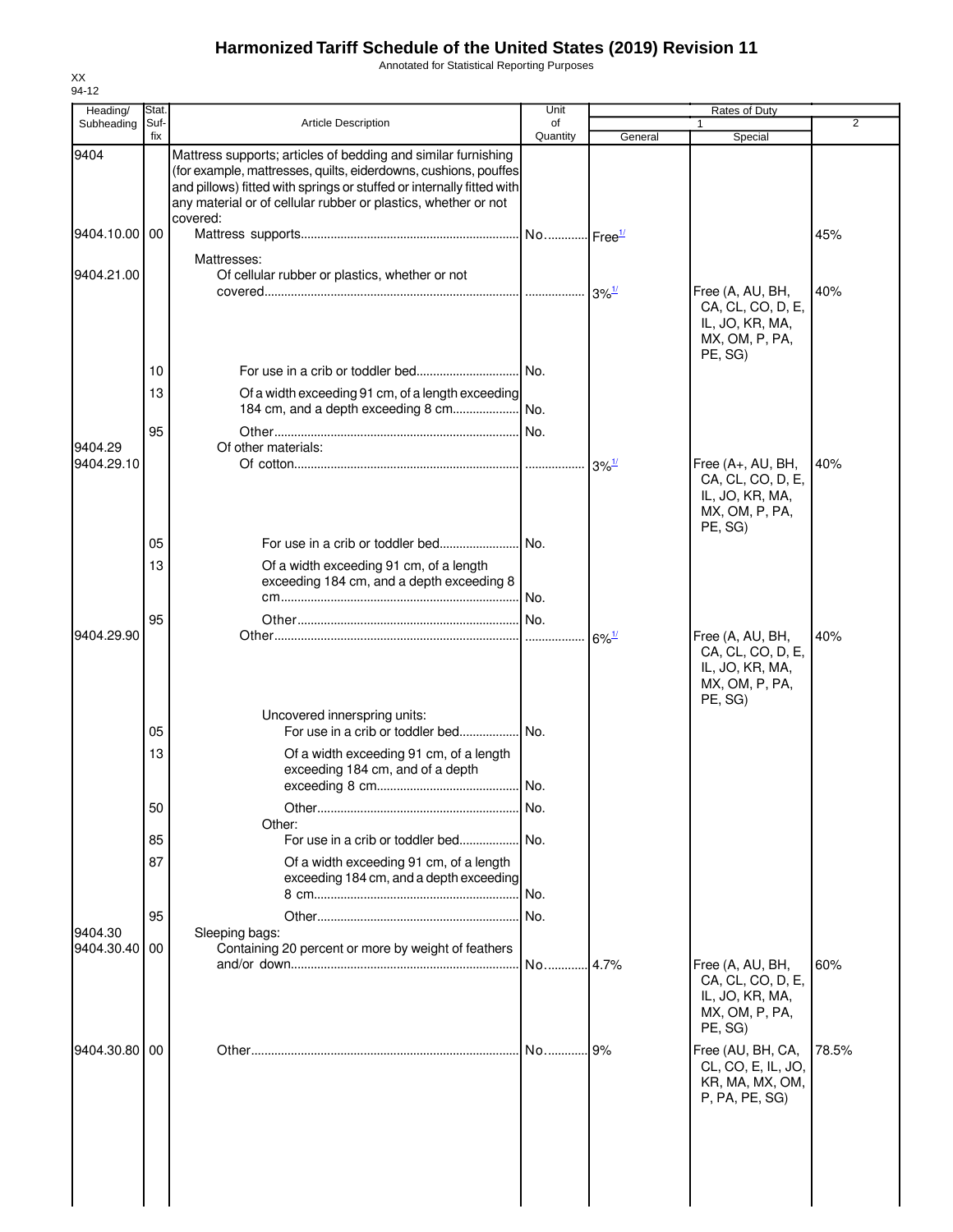Annotated for Statistical Reporting Purposes

| Heading/      | Stat.       |                                                                                                                                                                                                                                                                                                | Unit                        |         | Rates of Duty                                                                          |                |
|---------------|-------------|------------------------------------------------------------------------------------------------------------------------------------------------------------------------------------------------------------------------------------------------------------------------------------------------|-----------------------------|---------|----------------------------------------------------------------------------------------|----------------|
| Subheading    | Suf-<br>fix | Article Description                                                                                                                                                                                                                                                                            | o <sub>f</sub><br>Quantity  | General | 1<br>Special                                                                           | $\overline{2}$ |
| 9404 (con.)   |             | Mattress supports; articles of bedding and similar furnishing<br>(for example, mattresses, quilts, eiderdowns, cushions, pouffes<br>and pillows) fitted with springs or stuffed or internally fitted with<br>any material or of cellular rubber or plastics, whether or not<br>covered: (con.) |                             |         |                                                                                        |                |
| 9404.90       |             | Other:                                                                                                                                                                                                                                                                                         |                             |         |                                                                                        |                |
| 9404.90.10 00 |             | Pillows, cushions and similar furnishings:                                                                                                                                                                                                                                                     | No 5.3% <sup>3/</sup><br>kg |         | Free (AU, BH, CA,<br>CL, CO, IL, JO,<br>KR, MA, MX, OM,                                | 40%            |
|               |             |                                                                                                                                                                                                                                                                                                |                             |         | P, PA, PE, SG)                                                                         |                |
| 9404.90.20 00 |             |                                                                                                                                                                                                                                                                                                |                             |         | Free (A*, AU, BH,<br>CA, CL, CO, D, E,<br>IL, JO, KR, MA,<br>MX, OM, P, PA,<br>PE, SG) | 40%            |
|               |             |                                                                                                                                                                                                                                                                                                |                             |         |                                                                                        |                |
|               |             |                                                                                                                                                                                                                                                                                                |                             |         |                                                                                        |                |
|               |             |                                                                                                                                                                                                                                                                                                |                             |         |                                                                                        |                |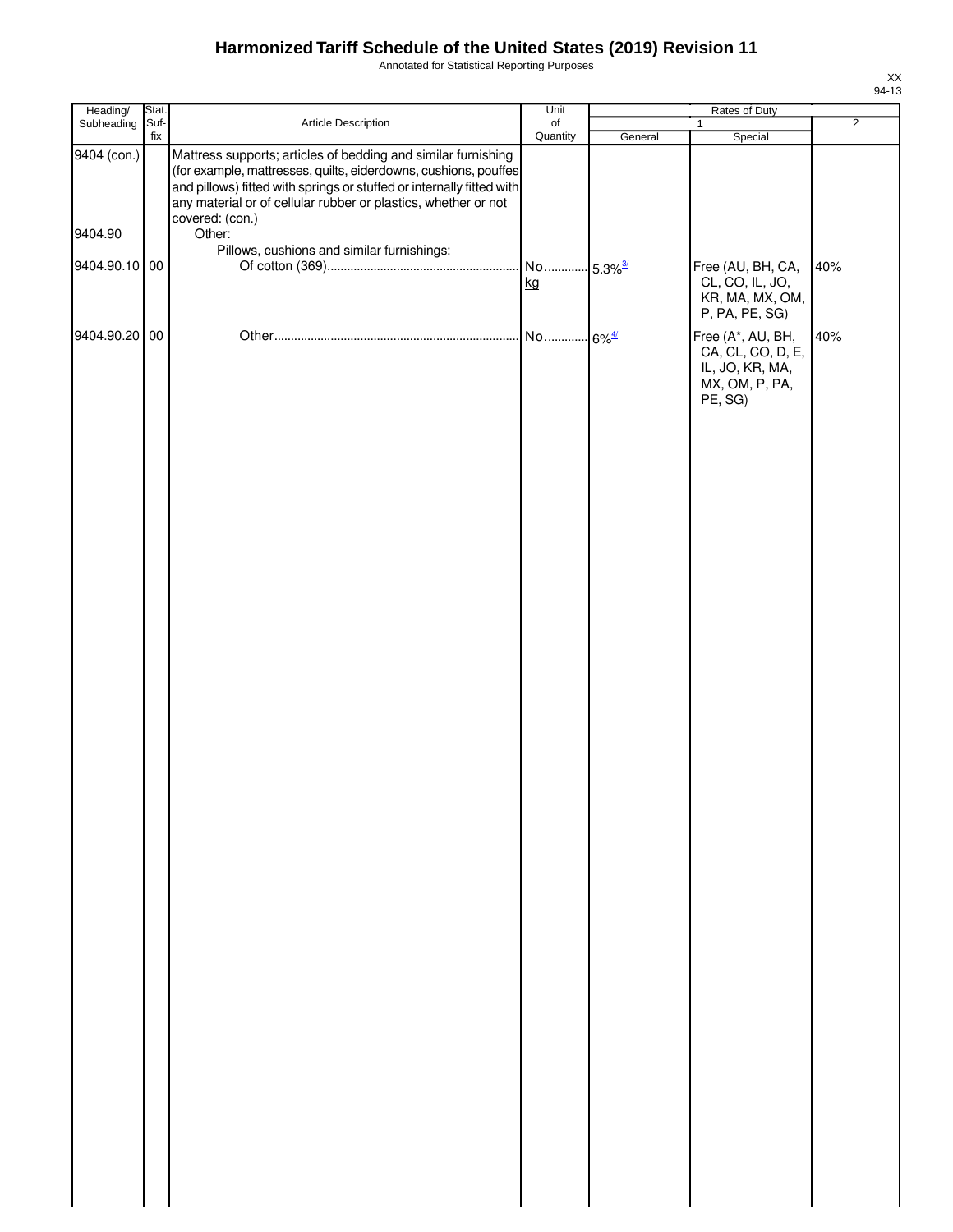Annotated for Statistical Reporting Purposes

| Heading/                         | Stat.       |                                                                                                                                                                                                                                                                                                                           | Unit             |         | Rates of Duty                                                                              |     |
|----------------------------------|-------------|---------------------------------------------------------------------------------------------------------------------------------------------------------------------------------------------------------------------------------------------------------------------------------------------------------------------------|------------------|---------|--------------------------------------------------------------------------------------------|-----|
| Subheading                       | Suf-<br>fix | <b>Article Description</b>                                                                                                                                                                                                                                                                                                | of<br>Quantity   | General | 1<br>Special                                                                               | 2   |
| 9404 (con.)<br>9404.90<br>(con.) |             | Mattress supports; articles of bedding and similar furnishing<br>(for example, mattresses, quilts, eiderdowns, cushions, pouffes<br>and pillows) fitted with springs or stuffed or internally fitted with<br>any material or of cellular rubber or plastics, whether or not<br>covered: (con.)<br>Other: (con.)<br>Other: |                  |         |                                                                                            |     |
| 9404.90.80                       |             | Of cotton, not containing any embroidery, lace,<br>braid, edging, trimming, piping exceeding 6.35 mm                                                                                                                                                                                                                      |                  | 4.4%    | Free (AU, BH, CA,<br>CL, CO, E <sup>*</sup> , IL, JO,<br>KR, MA, MX, OM,<br>P, PA, PE, SG) | 25% |
|                                  | 20          | Quilts, eiderdowns, comforters and similar                                                                                                                                                                                                                                                                                | No.<br>kg        |         |                                                                                            |     |
| 9404.90.85                       | 40          | Other:<br>Quilts, eiderdowns, comforters and similar                                                                                                                                                                                                                                                                      | No.<br>kg        |         |                                                                                            |     |
|                                  |             |                                                                                                                                                                                                                                                                                                                           |                  | 12.8%   | Free (AU, BH, CA,<br>CL, CO, E <sup>*</sup> , IL, JO,<br>KR, MA, MX, OM,<br>P, PA, PE, SG) | 90% |
|                                  | 05          | With outer shell of cotton (362) No.                                                                                                                                                                                                                                                                                      | kg               |         |                                                                                            |     |
|                                  | 22          | With outer shell of man-made fibers                                                                                                                                                                                                                                                                                       | No.<br>kg        |         |                                                                                            |     |
|                                  | 23          | With outer shell of other textile materials:<br>Containing 85 percent or more by<br>weight of silk or silk waste                                                                                                                                                                                                          | No.<br>kg        |         |                                                                                            |     |
|                                  | 36          |                                                                                                                                                                                                                                                                                                                           | No.<br>kg        |         |                                                                                            |     |
| 9404.90.95                       |             |                                                                                                                                                                                                                                                                                                                           | .                | 7.3%    | Free (AU, BH, CA,<br>CL, CO, E <sup>*</sup> , IL, JO,<br>KR, MA, MX, OM,<br>P, PA, PE, SG) | 90% |
|                                  | 05          | With outer shell of cotton (369)                                                                                                                                                                                                                                                                                          | No.<br><u>kg</u> |         |                                                                                            |     |
|                                  | 22          | With outer shell of man-made fibers                                                                                                                                                                                                                                                                                       | No.<br>kg        |         |                                                                                            |     |
|                                  | 23          | With outer shell of other textile materials:<br>Containing 85 percent or more by<br>weight of silk or silk waste                                                                                                                                                                                                          | No.<br>kg        |         |                                                                                            |     |
|                                  | 36          |                                                                                                                                                                                                                                                                                                                           | No.              |         |                                                                                            |     |
|                                  | 70          |                                                                                                                                                                                                                                                                                                                           | kg<br>No.<br>kg  |         |                                                                                            |     |
|                                  |             |                                                                                                                                                                                                                                                                                                                           |                  |         |                                                                                            |     |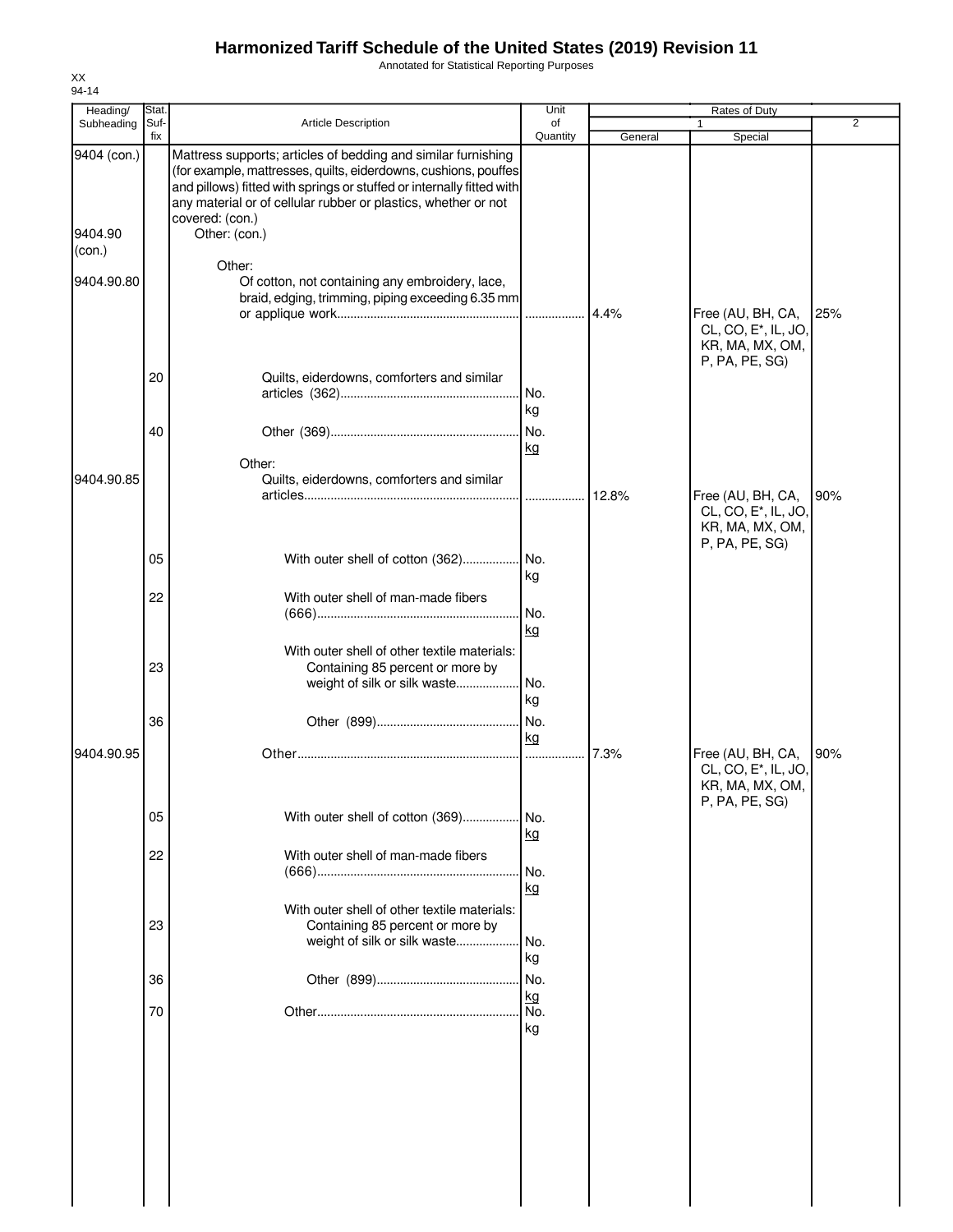Annotated for Statistical Reporting Purposes

| Heading/        | Stat.       |                                                                                                                                                                                                                                                                                                                                                                                                                                                                             | Unit           |                       | Rates of Duty                                                                                |                |
|-----------------|-------------|-----------------------------------------------------------------------------------------------------------------------------------------------------------------------------------------------------------------------------------------------------------------------------------------------------------------------------------------------------------------------------------------------------------------------------------------------------------------------------|----------------|-----------------------|----------------------------------------------------------------------------------------------|----------------|
| Subheading      | Suf-<br>fix | <b>Article Description</b>                                                                                                                                                                                                                                                                                                                                                                                                                                                  | of<br>Quantity | General               | 1<br>Special                                                                                 | $\overline{2}$ |
| 9405<br>9405.10 |             | Lamps and lighting fittings including searchlights and spotlights<br>and parts thereof, not elsewhere specified or included;<br>illuminated signs, illuminated nameplates and the like, having<br>a permanently fixed light source, and parts thereof not<br>elsewhere specified or included:<br>Chandeliers and other electric ceiling or wall lighting<br>fittings, excluding those of a kind used for lighting public<br>open spaces or thoroughfares:<br>Of base metal: |                |                       |                                                                                              |                |
| 9405.10.40      |             |                                                                                                                                                                                                                                                                                                                                                                                                                                                                             |                | $3.9\%$ <sup>1/</sup> | Free (A, AU, BH, C, 45%<br>CA, CL, CO, D, E,<br>IL, JO, KR, MA,<br>MX, OM, P, PA,<br>PE, SG) |                |
|                 | 10          |                                                                                                                                                                                                                                                                                                                                                                                                                                                                             |                |                       |                                                                                              |                |
| 9405.10.60      | 20          |                                                                                                                                                                                                                                                                                                                                                                                                                                                                             |                |                       |                                                                                              |                |
|                 | 10          |                                                                                                                                                                                                                                                                                                                                                                                                                                                                             |                | $7.6\%$ <sup>5/</sup> | Free (A, AU, BH, C, 45%<br>CA, CL, CO, D, E,<br>IL, JO, KR, MA,<br>MX, OM, P, PA,<br>PE, SG) |                |
|                 | 20          |                                                                                                                                                                                                                                                                                                                                                                                                                                                                             |                |                       |                                                                                              |                |
| 9405.10.80      |             |                                                                                                                                                                                                                                                                                                                                                                                                                                                                             |                | $3.9\%$ <sup>1/</sup> | Free (A, AU, BH, C, 35%<br>CA, CL, CO, D, E,<br>IL, JO, KR, MA,<br>MX, OM, P, PA,<br>PE, SG) |                |
|                 | 10          |                                                                                                                                                                                                                                                                                                                                                                                                                                                                             |                |                       |                                                                                              |                |
| 9405.20         | 20          | Electric table, desk, bedside or floor-standing lamps:                                                                                                                                                                                                                                                                                                                                                                                                                      |                |                       |                                                                                              |                |
|                 |             | Of base metal:                                                                                                                                                                                                                                                                                                                                                                                                                                                              |                |                       |                                                                                              |                |
| 9405.20.40      |             |                                                                                                                                                                                                                                                                                                                                                                                                                                                                             |                |                       | Free (A, AU, BH,<br>CA, CL, CO, D, E,<br>IL, JO, KR, MA,<br>MX, OM, P, PA,<br>PE, SG)        | 40%            |
|                 | 10          |                                                                                                                                                                                                                                                                                                                                                                                                                                                                             |                |                       |                                                                                              |                |
|                 | 20          |                                                                                                                                                                                                                                                                                                                                                                                                                                                                             |                |                       |                                                                                              |                |
| 9405.20.60      |             |                                                                                                                                                                                                                                                                                                                                                                                                                                                                             |                | $6\%$ <sup>6/</sup>   | Free (A, AU, BH,<br>CA, CL, CO, D, E,<br>IL, JO, KR, MA,<br>MX, OM, P, PA,<br>PE, SG)        | 45%            |
|                 | 10          |                                                                                                                                                                                                                                                                                                                                                                                                                                                                             |                |                       |                                                                                              |                |
|                 | 20          |                                                                                                                                                                                                                                                                                                                                                                                                                                                                             | No.            |                       |                                                                                              |                |
| 9405.20.80      | 10          |                                                                                                                                                                                                                                                                                                                                                                                                                                                                             | .              | $3.9\%$ <sup>1/</sup> | Free (A*, AU, BH,<br>CA, CL, CO, D, E,<br>IL, JO, KR, MA,<br>MX, OM, P, PA,<br>PE, SG)       | 35%            |
|                 | 20          |                                                                                                                                                                                                                                                                                                                                                                                                                                                                             |                |                       |                                                                                              |                |
| 9405.30.00      |             |                                                                                                                                                                                                                                                                                                                                                                                                                                                                             |                | $8\%$ <sup>1/</sup>   | Free (A, AU, BH,<br>CA, CL, CO, D, E,<br>IL, JO, KR, MA,<br>MX, OM, P, PA,<br>PE, SG)        | 50%            |
|                 | 10          |                                                                                                                                                                                                                                                                                                                                                                                                                                                                             | .I No.         |                       |                                                                                              |                |
|                 | 40          |                                                                                                                                                                                                                                                                                                                                                                                                                                                                             |                |                       |                                                                                              |                |
|                 |             |                                                                                                                                                                                                                                                                                                                                                                                                                                                                             |                |                       |                                                                                              |                |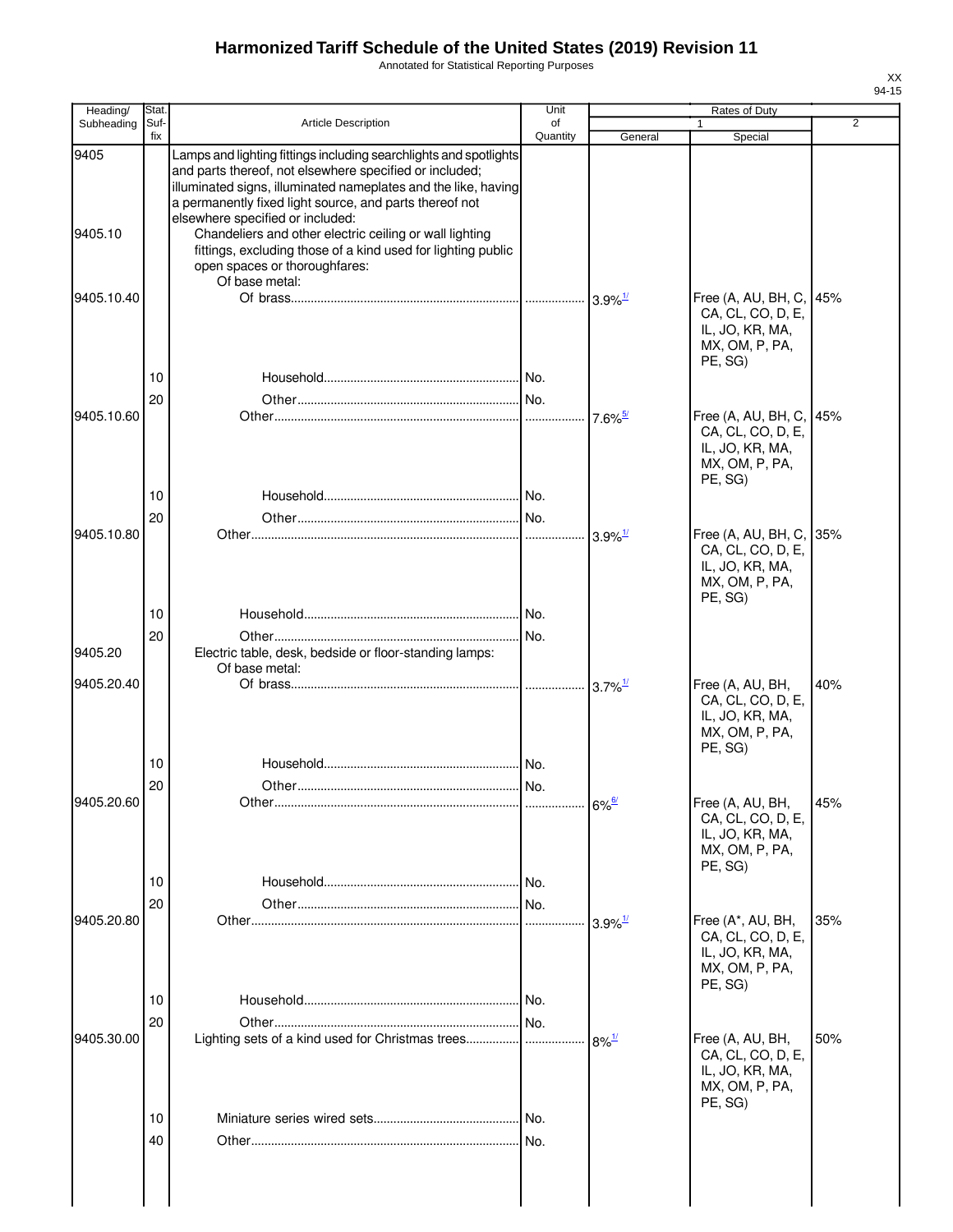Annotated for Statistical Reporting Purposes

|         | Heading/      | Stat.       |                                                                                                                                                                                                                                                                                                                                                                                                                         | Unit                  |                       | <b>Rates of Duty</b>                                                                  |                |
|---------|---------------|-------------|-------------------------------------------------------------------------------------------------------------------------------------------------------------------------------------------------------------------------------------------------------------------------------------------------------------------------------------------------------------------------------------------------------------------------|-----------------------|-----------------------|---------------------------------------------------------------------------------------|----------------|
|         | Subheading    | Suf-<br>fix | Article Description                                                                                                                                                                                                                                                                                                                                                                                                     | of<br>Quantity        | General               | $\mathbf{1}$<br>Special                                                               | $\overline{2}$ |
| 9405.40 | 9405 (con.)   |             | Lamps and lighting fittings including searchlights and spotlights<br>and parts thereof, not elsewhere specified or included;<br>illuminated signs, illuminated nameplates and the like, having<br>a permanently fixed light source, and parts thereof not<br>elsewhere specified or included: (con.)<br>Other electric lamps and lighting fittings:                                                                     |                       |                       |                                                                                       |                |
|         | 9405.40.40 00 |             | Of base metal:                                                                                                                                                                                                                                                                                                                                                                                                          |                       |                       | Free (A, AU, BH,<br>CA, CL, CO, D, E,<br>IL, JO, KR, MA,<br>MX, OM, P, PA,<br>PE, SG) | 45%            |
|         | 9405.40.60 00 |             |                                                                                                                                                                                                                                                                                                                                                                                                                         |                       |                       | Free (A, AU, BH,<br>CA, CL, CO, D, E,<br>IL, JO, KR, MA,<br>MX, OM, P, PA,<br>PE, SG) | 45%            |
|         | 9405.40.82 00 |             | Other:<br>Light-emitting diode (LED) backlights modules,<br>the foregoing which are lighting sources that<br>consist of one or more LEDs and one or more<br>connectors and are mounted on a printed circuit<br>or other similar substrate, and other passive<br>components, whether or not combined with optical<br>components or protective diodes, and used as<br>backlights illumination for liquid crystal displays |                       |                       |                                                                                       |                |
|         |               |             |                                                                                                                                                                                                                                                                                                                                                                                                                         |                       |                       |                                                                                       | 35%            |
|         | 9405.40.84    |             |                                                                                                                                                                                                                                                                                                                                                                                                                         |                       | $3.9\%$ <sup>1/</sup> | Free (A, AU, BH,<br>CA, CL, CO, E, IL,<br>JO, KR, MA, MX,<br>OM, P, PA, PE,<br>SG)    | 35%            |
|         |               | 10          |                                                                                                                                                                                                                                                                                                                                                                                                                         |                       |                       |                                                                                       |                |
| 9405.50 | 9405.50.20    | 40<br>00    | Non-electrical lamps and lighting fittings:<br>Incandescent lamps designed to be operated by<br>propane or other gas, or by compressed air and                                                                                                                                                                                                                                                                          | No.                   |                       |                                                                                       |                |
|         |               |             |                                                                                                                                                                                                                                                                                                                                                                                                                         | No 2.9% <sup>1/</sup> |                       | Free (A, AU, BH,<br>CA, CL, CO, D, E,<br>IL, JO, KR, MA,<br>MX, OM, P, PA,<br>PE, SG) | 45%            |
|         | 9405.50.30 00 |             | Other:                                                                                                                                                                                                                                                                                                                                                                                                                  | No                    | $5.7\%$ <sup>1/</sup> | Free (A, AU, BH,<br>CA, CL, CO, D, E,<br>IL, JO, KR, MA,<br>MX, OM, P, PA,<br>PE, SG) | 45%            |
|         | 9405.50.40 00 |             |                                                                                                                                                                                                                                                                                                                                                                                                                         | No                    | $6\%$ <sup>1/</sup>   | Free (A, AU, BH,<br>CA, CL, CO, D, E,<br>IL, JO, KR, MA,<br>MX, OM, P, PA,<br>PE, SG) | 45%            |
|         |               |             |                                                                                                                                                                                                                                                                                                                                                                                                                         |                       |                       |                                                                                       |                |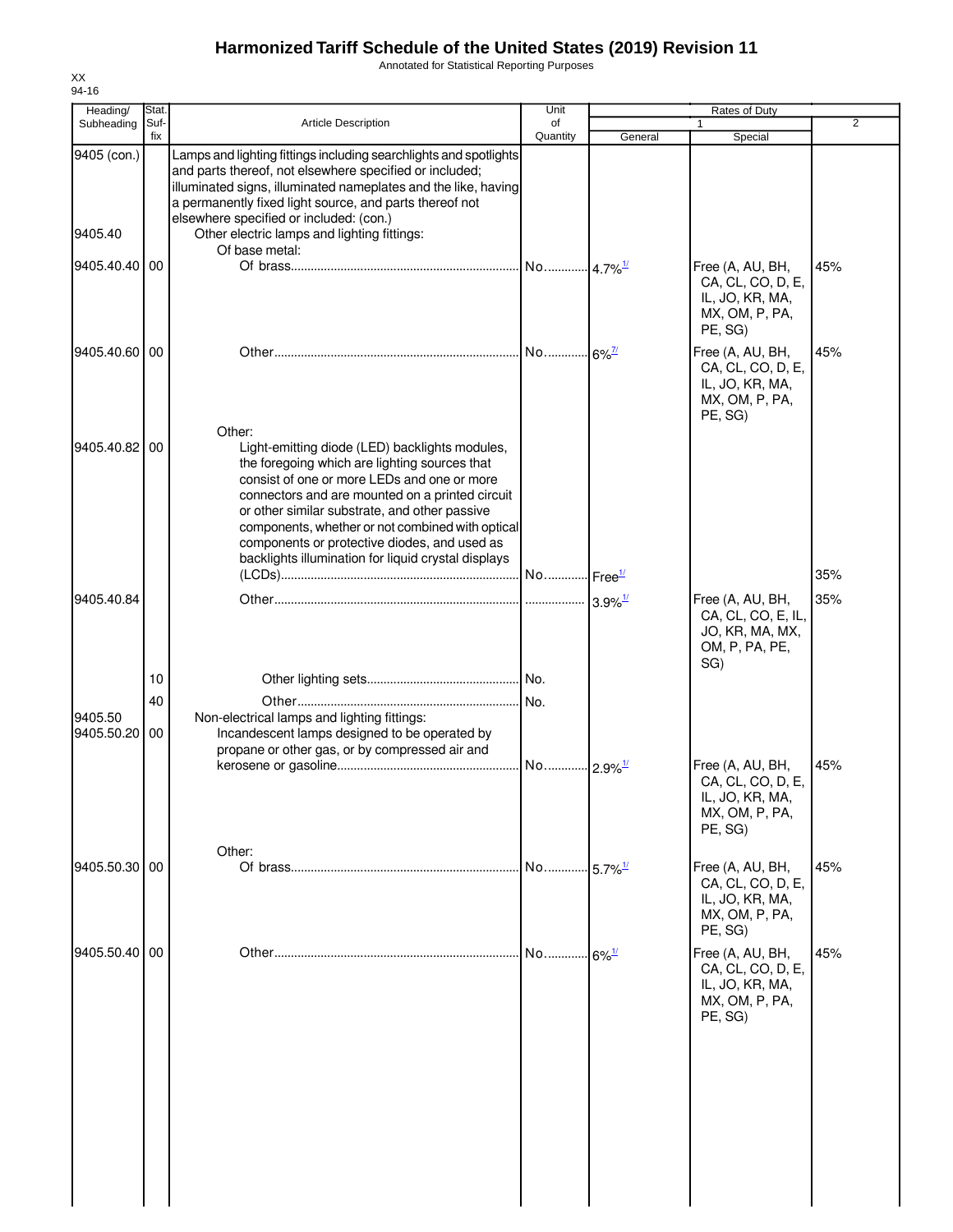Annotated for Statistical Reporting Purposes

| Heading/               | Stat.       |                                                                                                                                                                                                                                                                                                                                                                 | Unit                  | Rates of Duty |                                                                                              |                |
|------------------------|-------------|-----------------------------------------------------------------------------------------------------------------------------------------------------------------------------------------------------------------------------------------------------------------------------------------------------------------------------------------------------------------|-----------------------|---------------|----------------------------------------------------------------------------------------------|----------------|
| Subheading             | Suf-<br>fix | Article Description                                                                                                                                                                                                                                                                                                                                             | of<br>Quantity        | General       | $\mathbf{1}$<br>Special                                                                      | $\overline{2}$ |
| 9405 (con.)<br>9405.60 |             | Lamps and lighting fittings including searchlights and spotlights<br>and parts thereof, not elsewhere specified or included;<br>illuminated signs, illuminated nameplates and the like, having<br>a permanently fixed light source, and parts thereof not<br>elsewhere specified or included: (con.)<br>Illuminated signs, illuminated nameplates and the like: |                       |               |                                                                                              |                |
|                        |             | Of base metal:                                                                                                                                                                                                                                                                                                                                                  |                       |               |                                                                                              |                |
| 9405.60.20 00          |             |                                                                                                                                                                                                                                                                                                                                                                 |                       |               | Free (A, AU, BH, C, 45%<br>CA, CL, CO, D, E,<br>IL, JO, KR, MA,<br>MX, OM, P, PA,<br>PE, SG) |                |
| 9405.60.40 00          |             |                                                                                                                                                                                                                                                                                                                                                                 |                       |               | Free (A, AU, BH, C, 45%<br>CA, CL, CO, D, E,<br>IL, JO, KR, MA,<br>MX, OM, P, PA,<br>PE, SG) |                |
| 9405.60.60 00          |             |                                                                                                                                                                                                                                                                                                                                                                 | No 5.3% <sup>1/</sup> |               | Free (A, AU, BH, C,<br>CA, CL, CO, D, E,<br>IL, JO, KR, MA,<br>MX, OM, P, PA,<br>PE, SG)     | 80%            |
|                        |             |                                                                                                                                                                                                                                                                                                                                                                 |                       |               |                                                                                              |                |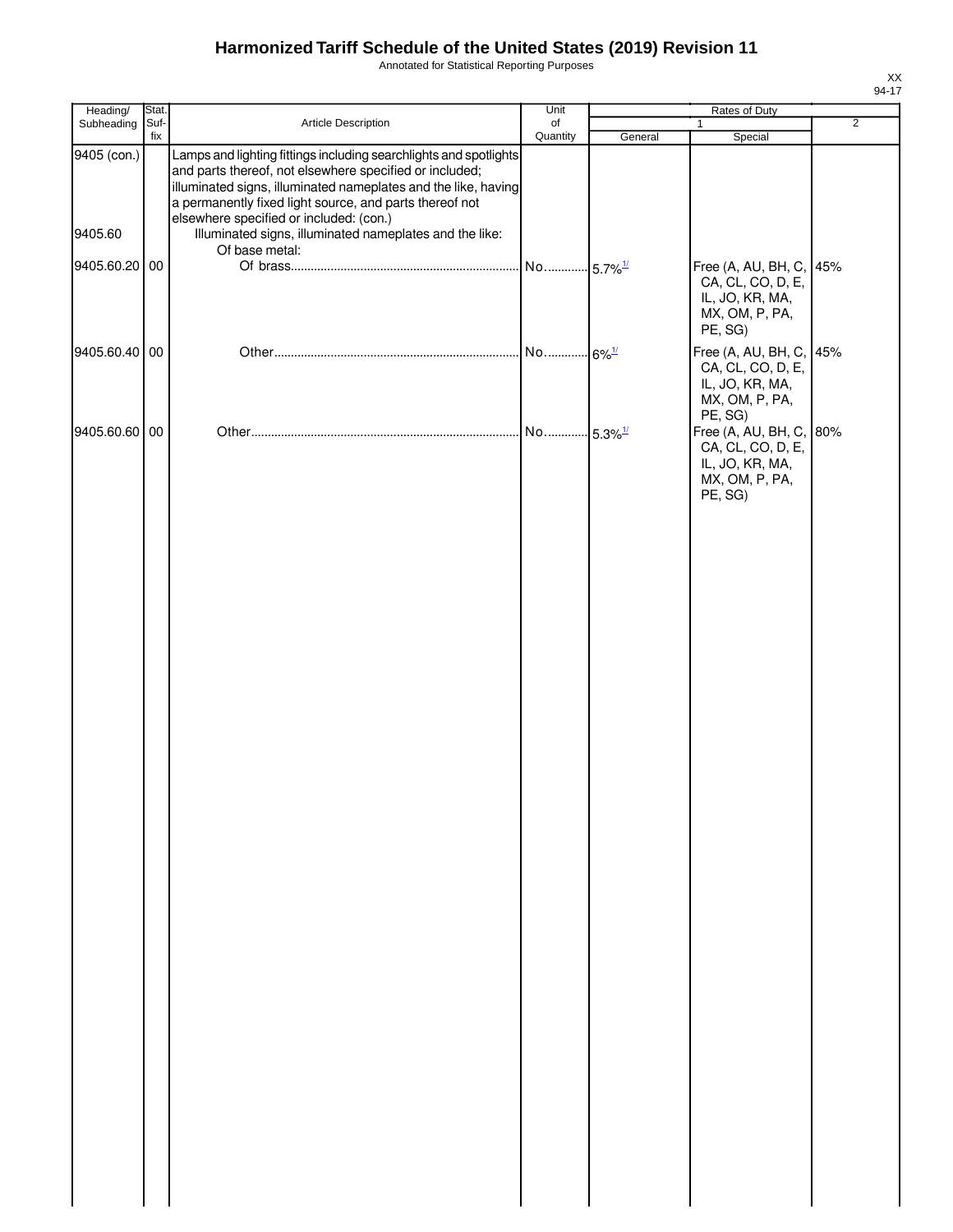Annotated for Statistical Reporting Purposes

| Heading/                 | Stat.       |                                                                                                                                                                                                                                                                                                                | Unit           | Rates of Duty         |                                                                                                |                |
|--------------------------|-------------|----------------------------------------------------------------------------------------------------------------------------------------------------------------------------------------------------------------------------------------------------------------------------------------------------------------|----------------|-----------------------|------------------------------------------------------------------------------------------------|----------------|
| Subheading               | Suf-<br>fix | <b>Article Description</b>                                                                                                                                                                                                                                                                                     | of<br>Quantity | General               | 1<br>Special                                                                                   | $\overline{2}$ |
| 9405 (con.)              |             | Lamps and lighting fittings including searchlights and spotlights<br>and parts thereof, not elsewhere specified or included;<br>illuminated signs, illuminated nameplates and the like, having<br>a permanently fixed light source, and parts thereof not<br>elsewhere specified or included: (con.)<br>Parts: |                |                       |                                                                                                |                |
| 9405.91                  |             | Of glass:                                                                                                                                                                                                                                                                                                      |                |                       |                                                                                                |                |
| 9405.91.10 00            |             | Globes and shades:                                                                                                                                                                                                                                                                                             |                |                       | Free (A, AU, BH,<br>CA, CL, CO, D, E,<br>IL, JO, MA, MX,<br>OM, P, PA, PE,<br>SG)<br>2.4% (KR) | 70%            |
| 9405.91.30 00            |             |                                                                                                                                                                                                                                                                                                                |                |                       | Free (A, AU, BH,<br>CA, CL, CO, D, E,<br>IL, JO, MA, MX,<br>OM, P, PA, PE,<br>SG)<br>2.4% (KR) | 70%            |
| 9405.91.40 00            |             |                                                                                                                                                                                                                                                                                                                |                |                       | Free (A, AU, BH,<br>CA, CL, CO, D, E,<br>IL, JO, KR, MA,<br>MX, OM, P, PA,<br>PE, SG)          | 60%            |
| 9405.91.60               |             |                                                                                                                                                                                                                                                                                                                |                | $4.5\%$ <sup>1/</sup> | Free (A, AU, BH,<br>CA, CL, CO, D, E,<br>IL, JO, KR, MA,<br>MX, OM, P, PA,<br>PE, SG)          | 60%            |
|                          | 40          | Prisms and other glass articles of a kind used<br>in chandeliers and wall brackets, and articles                                                                                                                                                                                                               |                |                       |                                                                                                |                |
| 9405.92.00               | 80<br>00    |                                                                                                                                                                                                                                                                                                                |                |                       | Free (A, AU, BH, C,<br>CA, CL, CO, D, E,<br>IL, JO, KR, MA,<br>MX, OM, P, PA,<br>PE, SG)       | 80%            |
| 9405.99<br>9405.99.20 00 |             | Other:                                                                                                                                                                                                                                                                                                         |                |                       | Free (A, AU, BH, C,<br>CA, CL, CO, D, E,<br>IL, JO, KR, MA,<br>MX, OM, P, PA,<br>PE, SG)       | 45%            |
| 9405.99.40               |             |                                                                                                                                                                                                                                                                                                                |                | $6\%$ <sup>1/</sup>   | Free (A, AU, BH, C,<br>CA, CL, CO, D, E,<br>IL, JO, KR, MA,<br>MX, OM, P, PA,<br>PE, SG)       | 45%            |
|                          | 10          | Lampposts and bases for lampposts, of cast                                                                                                                                                                                                                                                                     | . No.          |                       |                                                                                                |                |
|                          | 20          | Lampposts and bases for lampposts, of                                                                                                                                                                                                                                                                          |                |                       |                                                                                                |                |
|                          | 90          |                                                                                                                                                                                                                                                                                                                |                |                       |                                                                                                |                |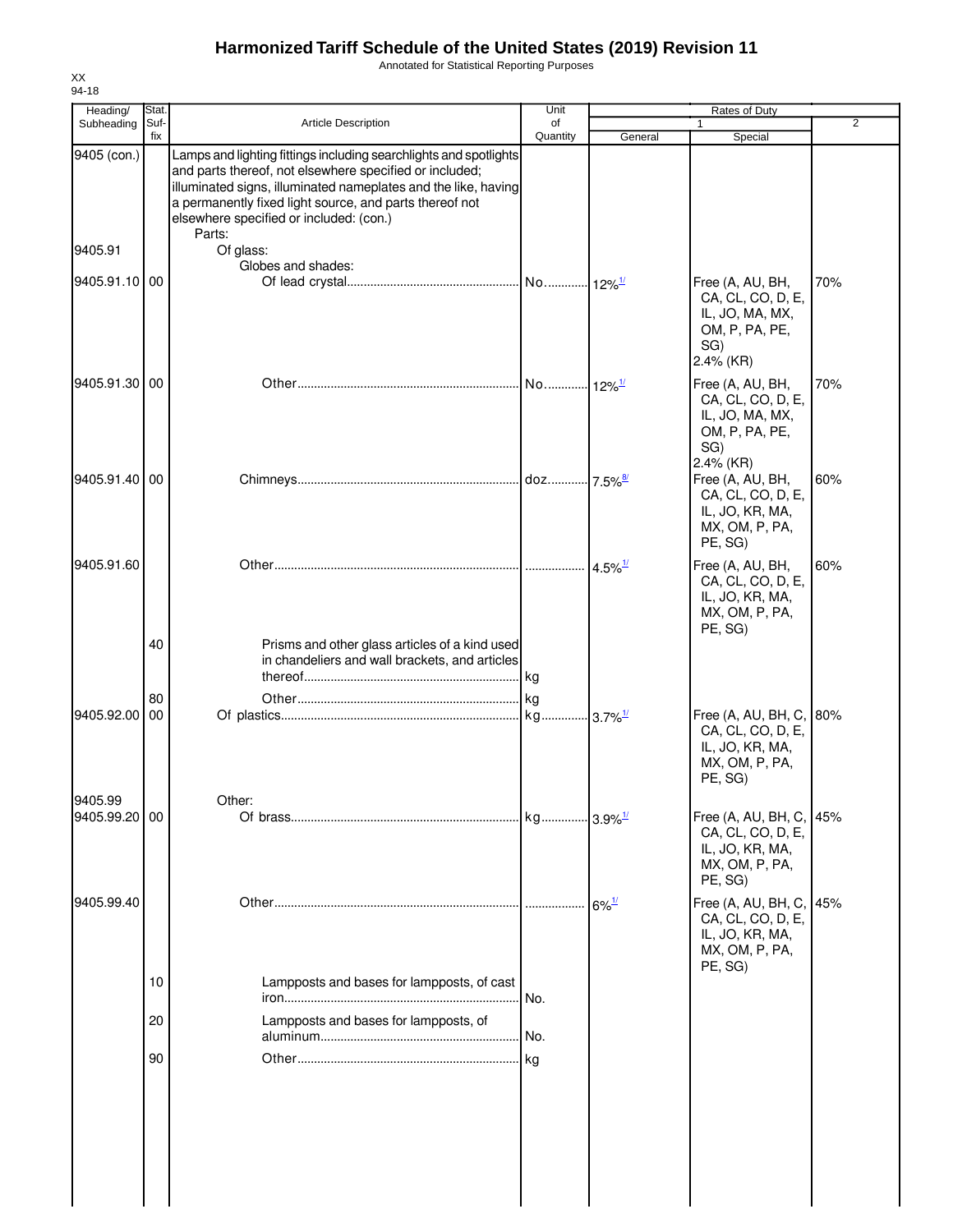Annotated for Statistical Reporting Purposes

| Heading/      | Stat. |                          | Unit                  |                       |                   |                |
|---------------|-------|--------------------------|-----------------------|-----------------------|-------------------|----------------|
| Subheading    | Suf-  | Article Description      | of                    |                       | $\mathbf{1}$      | $\overline{2}$ |
|               | fix   |                          | Quantity              | General               | Special           |                |
| 9406          |       | Prefabricated buildings: |                       |                       |                   |                |
| 9406.10.00 00 |       |                          | No 2.6% <sup>1/</sup> |                       | Free (A, AU, BH,  | 33 1/3%        |
|               |       |                          | kg                    |                       | CA, CL, CO, D, E, |                |
|               |       |                          |                       |                       | IL, JO, KR, MA,   |                |
|               |       |                          |                       |                       | MX, OM, P, PA,    |                |
|               |       |                          |                       |                       | PE, SG)           |                |
|               |       |                          |                       |                       |                   |                |
| 9406.90.00    |       |                          |                       | $2.9\%$ <sup>1/</sup> | Free (A, AU, BH,  | 45%            |
|               |       |                          |                       |                       | CA, CL, CO, D, E, |                |
|               |       |                          |                       |                       | IL, JO, KR, MA,   |                |
|               |       |                          |                       |                       | MX, OM, P, PA,    |                |
|               |       |                          |                       |                       | PE, SG)           |                |
|               |       | Of metal:                |                       |                       |                   |                |
|               |       | Greenhouses:             |                       |                       |                   |                |
|               | 10    |                          |                       |                       |                   |                |
|               |       |                          | m <sup>2</sup>        |                       |                   |                |
|               |       |                          |                       |                       |                   |                |
|               | 20    |                          | No.                   |                       |                   |                |
|               |       |                          | m <sup>2</sup>        |                       |                   |                |
|               | 30    |                          | . No.                 |                       |                   |                |
|               |       |                          | m <sup>2</sup>        |                       |                   |                |
|               |       | Other:                   |                       |                       |                   |                |
|               | 50    |                          |                       |                       |                   |                |
|               |       |                          |                       |                       |                   |                |
|               |       |                          | kg                    |                       |                   |                |
|               | 90    |                          | . No.                 |                       |                   |                |
|               |       |                          |                       |                       |                   |                |
|               |       |                          |                       |                       |                   |                |
|               |       |                          |                       |                       |                   |                |
|               |       |                          |                       |                       |                   |                |
|               |       |                          |                       |                       |                   |                |
|               |       |                          |                       |                       |                   |                |
|               |       |                          |                       |                       |                   |                |
|               |       |                          |                       |                       |                   |                |
|               |       |                          |                       |                       |                   |                |
|               |       |                          |                       |                       |                   |                |
|               |       |                          |                       |                       |                   |                |
|               |       |                          |                       |                       |                   |                |
|               |       |                          |                       |                       |                   |                |
|               |       |                          |                       |                       |                   |                |
|               |       |                          |                       |                       |                   |                |
|               |       |                          |                       |                       |                   |                |
|               |       |                          |                       |                       |                   |                |
|               |       |                          |                       |                       |                   |                |
|               |       |                          |                       |                       |                   |                |
|               |       |                          |                       |                       |                   |                |
|               |       |                          |                       |                       |                   |                |
|               |       |                          |                       |                       |                   |                |
|               |       |                          |                       |                       |                   |                |
|               |       |                          |                       |                       |                   |                |
|               |       |                          |                       |                       |                   |                |
|               |       |                          |                       |                       |                   |                |
|               |       |                          |                       |                       |                   |                |
|               |       |                          |                       |                       |                   |                |
|               |       |                          |                       |                       |                   |                |
|               |       |                          |                       |                       |                   |                |
|               |       |                          |                       |                       |                   |                |
|               |       |                          |                       |                       |                   |                |
|               |       |                          |                       |                       |                   |                |
|               |       |                          |                       |                       |                   |                |
|               |       |                          |                       |                       |                   |                |
|               |       |                          |                       |                       |                   |                |
|               |       |                          |                       |                       |                   |                |
|               |       |                          |                       |                       |                   |                |
|               |       |                          |                       |                       |                   |                |
|               |       |                          |                       |                       |                   |                |
|               |       |                          |                       |                       |                   |                |
|               |       |                          |                       |                       |                   |                |
|               |       |                          |                       |                       |                   |                |
|               |       |                          |                       |                       |                   |                |
|               |       |                          |                       |                       |                   |                |